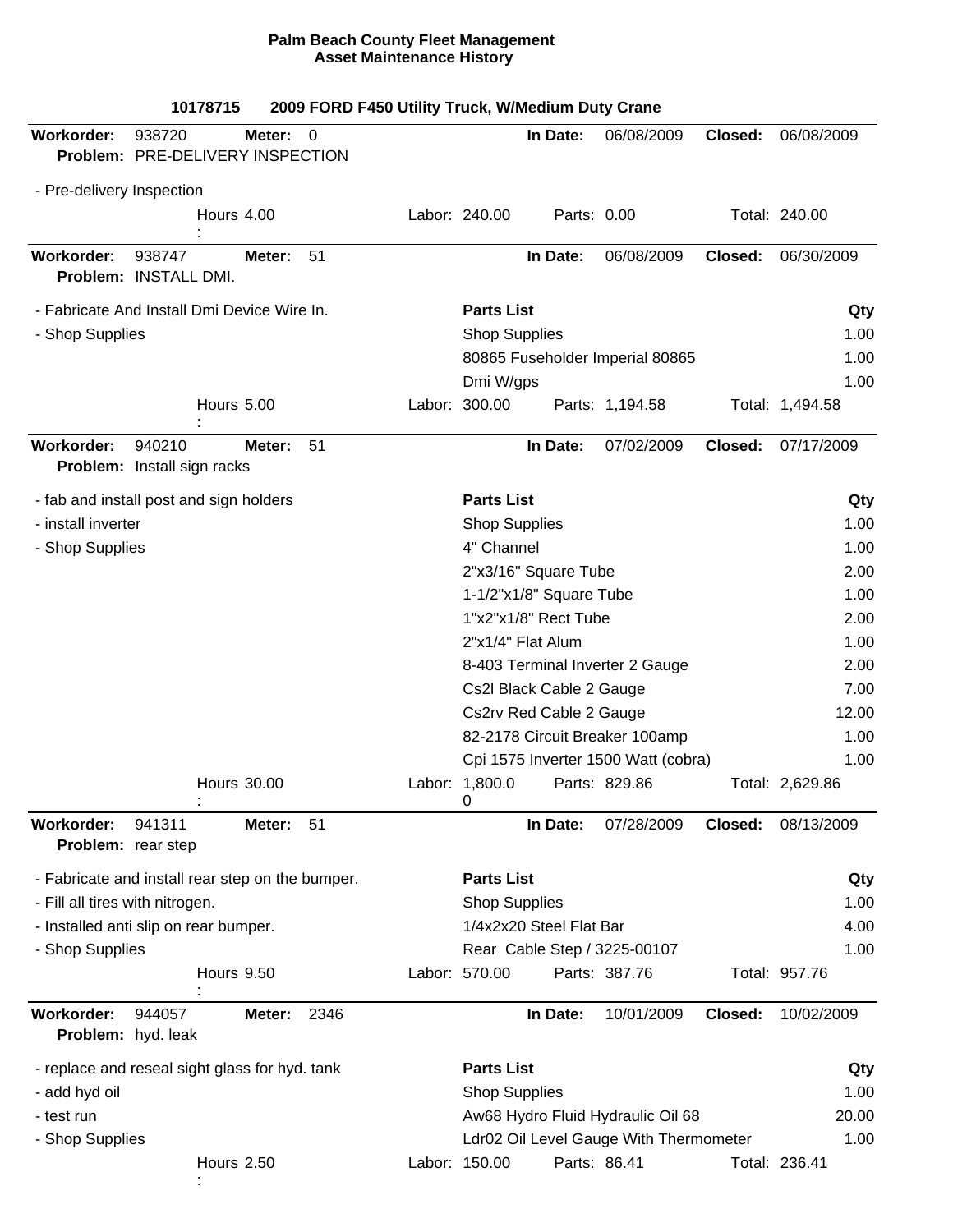| Workorder:                  | 946341<br>Problem: pm service    | Meter:             | 5005                                                        |  |                                     | In Date:                                  | 11/23/2009                                | Closed: | 12/08/2009    |
|-----------------------------|----------------------------------|--------------------|-------------------------------------------------------------|--|-------------------------------------|-------------------------------------------|-------------------------------------------|---------|---------------|
| - pm service                |                                  |                    |                                                             |  | <b>Parts List</b>                   |                                           |                                           |         | Qty           |
| - crane pm service          |                                  |                    |                                                             |  | <b>Shop Supplies</b>                |                                           |                                           |         | 1.00          |
|                             | - replace safety latch for crane |                    |                                                             |  |                                     | 1259 Hydr Filter Lbf Frm P1653a Wix 51259 | 1.00                                      |         |               |
| - add nitrogen to all tires |                                  |                    |                                                             |  | 7312 Oil Filterfrm Ch9549 Wix 57312 | 1.00                                      |                                           |         |               |
| - replace fuel cap          |                                  |                    |                                                             |  |                                     |                                           | Ca10270 Air Filter Mtc Fa1886 Wix 49886   |         | 1.00          |
| - Shop Supplies             |                                  |                    |                                                             |  |                                     |                                           | Cs10263 Fuel Filter (use Cs10263a)        |         | 1.00          |
|                             |                                  |                    |                                                             |  |                                     |                                           | Aw68 Hydro Fluid Hydraulic Oil 68         |         | 6.00          |
|                             |                                  |                    |                                                             |  |                                     |                                           | Aw68 Hydro Fluid Hydraulic Oil 68         |         | 10.00         |
|                             |                                  |                    |                                                             |  | 15/40 Oil                           |                                           |                                           |         | 15.00         |
|                             |                                  |                    |                                                             |  | Air Freshener                       |                                           |                                           |         | 1.00          |
|                             |                                  |                    |                                                             |  |                                     |                                           | 31-20 Wiper Blades 20" Blade              |         | 2.00          |
|                             |                                  |                    |                                                             |  |                                     |                                           | Gt195 Gas Cap (stant 10819)               |         | 1.00          |
|                             |                                  |                    |                                                             |  | Safty Latch / Cx05-0145             | 2.00                                      |                                           |         |               |
| <b>Hours 8.30</b>           |                                  |                    |                                                             |  | Labor: 498.00                       |                                           | Parts: 205.97                             |         | Total: 703.97 |
| Workorder:                  | 1002496<br>Problem: pm service   | Meter:             | 10389                                                       |  |                                     | In Date:                                  | 03/10/2010                                | Closed: | 03/15/2010    |
| - pm service                |                                  |                    |                                                             |  | <b>Parts List</b>                   |                                           |                                           |         | Qty           |
| - crane pm                  |                                  |                    |                                                             |  | <b>Shop Supplies</b>                |                                           |                                           |         | 1.00          |
|                             |                                  |                    | - boom ext .not working test and repair wiring in controler |  |                                     |                                           | 1259 Hydr Filter Lbf Frm P1653a Wix 51259 |         | 1.00          |
| - repair boom rest          |                                  |                    |                                                             |  |                                     |                                           | 7312 Oil Filterfrm Ch9549 Wix 57312       |         | 1.00          |
| - test drive                |                                  |                    |                                                             |  |                                     |                                           | Cs10263 Fuel Filter (use Cs10263a)        |         | 1.00          |
| - Shop Supplies             |                                  |                    |                                                             |  | 15/40 Oil                           |                                           |                                           |         | 15.00         |
|                             |                                  |                    |                                                             |  |                                     |                                           | Aw68 Hydro Fluid Hydraulic Oil 68         |         | 10.00         |
|                             |                                  |                    |                                                             |  |                                     |                                           | 31-20 Wiper Blades 20" Blade              |         | 2.00          |
|                             |                                  |                    |                                                             |  |                                     |                                           | Cx05-0145 Hook Latch Kit (cerex)          |         | 1.00          |
|                             |                                  | <b>Hours 10.50</b> |                                                             |  | Labor: 630.00                       |                                           | Parts: 133.49                             |         | Total: 763.49 |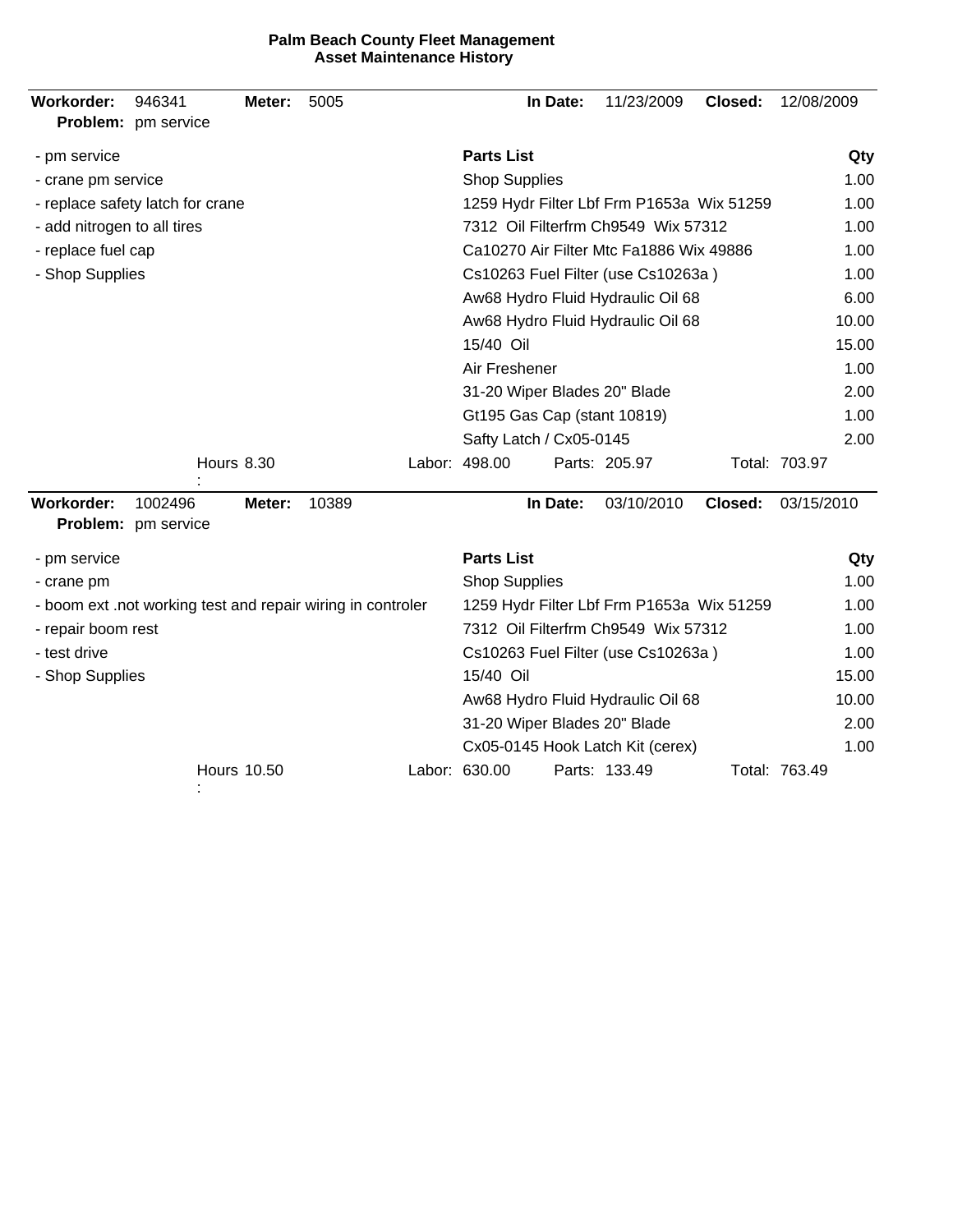| 1006349<br>Workorder:<br>15573<br>Meter:<br>Problem: pm service and will not go over 30 mph | 06/16/2010<br>In Date:<br>Closed:<br>06/28/2010     |
|---------------------------------------------------------------------------------------------|-----------------------------------------------------|
| - pm service                                                                                | <b>Parts List</b><br>Qty                            |
| - crane pm service                                                                          | <b>Shop Supplies</b><br>1.00                        |
| - replace ally, flood and rocker switch for light bar                                       | 7312 Oil Filterfrm Ch9549 Wix 57312<br>1.00         |
| - replace two new and two recaps                                                            | Cs10263 Fuel Filter (use Cs10263a)<br>1.00          |
| - add nitrogen to all tires                                                                 | 1259 Hydr Filter Lbf Frm P1653a Wix 51259<br>1.00   |
| - test run                                                                                  | 15/40 Oil<br>15.00                                  |
| - alignment- al packer-                                                                     | 31-20 Wiper Blades 20" Blade<br>2.00                |
| - scan and clear codes                                                                      | Used Firex Refurbed Fire Extingshers<br>1.00        |
| - fm to al packer                                                                           | 17189e Bulb (mr11/12v 35)<br>1.00                   |
| - Shop Supplies                                                                             | Ds317 Rocker Switch Red (motormite 85920)<br>1.00   |
|                                                                                             | Halo Reflector Light<br>1.00                        |
|                                                                                             | 225/70r195rc Tire Recapped<br>2.00                  |
|                                                                                             | 225/70r195 Tire/wheel Built Up<br>2.00              |
|                                                                                             | 1.00<br>Cx05-0145 Hook Latch Kit (cerex)            |
| <b>Hours 16.40</b>                                                                          | Labor: 984.00<br>Parts: 1,153.24<br>Total: 2,137.24 |
| Workorder:<br>1006643<br>15481<br>Meter:<br>Problem: flash canceiver                        | In Date:<br>06/24/2010<br>Closed:<br>06/25/2010     |
| - Update to version 2.9                                                                     | <b>Parts List</b><br>Qty                            |
| - Wash                                                                                      | <b>Shop Supplies</b><br>1.00                        |
| - Shop Supplies                                                                             |                                                     |
| Hours 2.00                                                                                  | Labor: 120.00<br>Total: 122.00<br>Parts: 2.00       |
| Workorder:<br>18019<br>1008644<br>Meter:<br><b>Problem:</b> repair sign hammers             | In Date:<br>08/11/2010<br>Closed:<br>08/19/2010     |
| - fab and weld sign installers                                                              | <b>Parts List</b><br>Qty                            |
| - Shop Supplies                                                                             | <b>Shop Supplies</b><br>1.00                        |
| Hours 4.50                                                                                  | Labor: 270.00<br>Total: 272.00<br>Parts: 2.00       |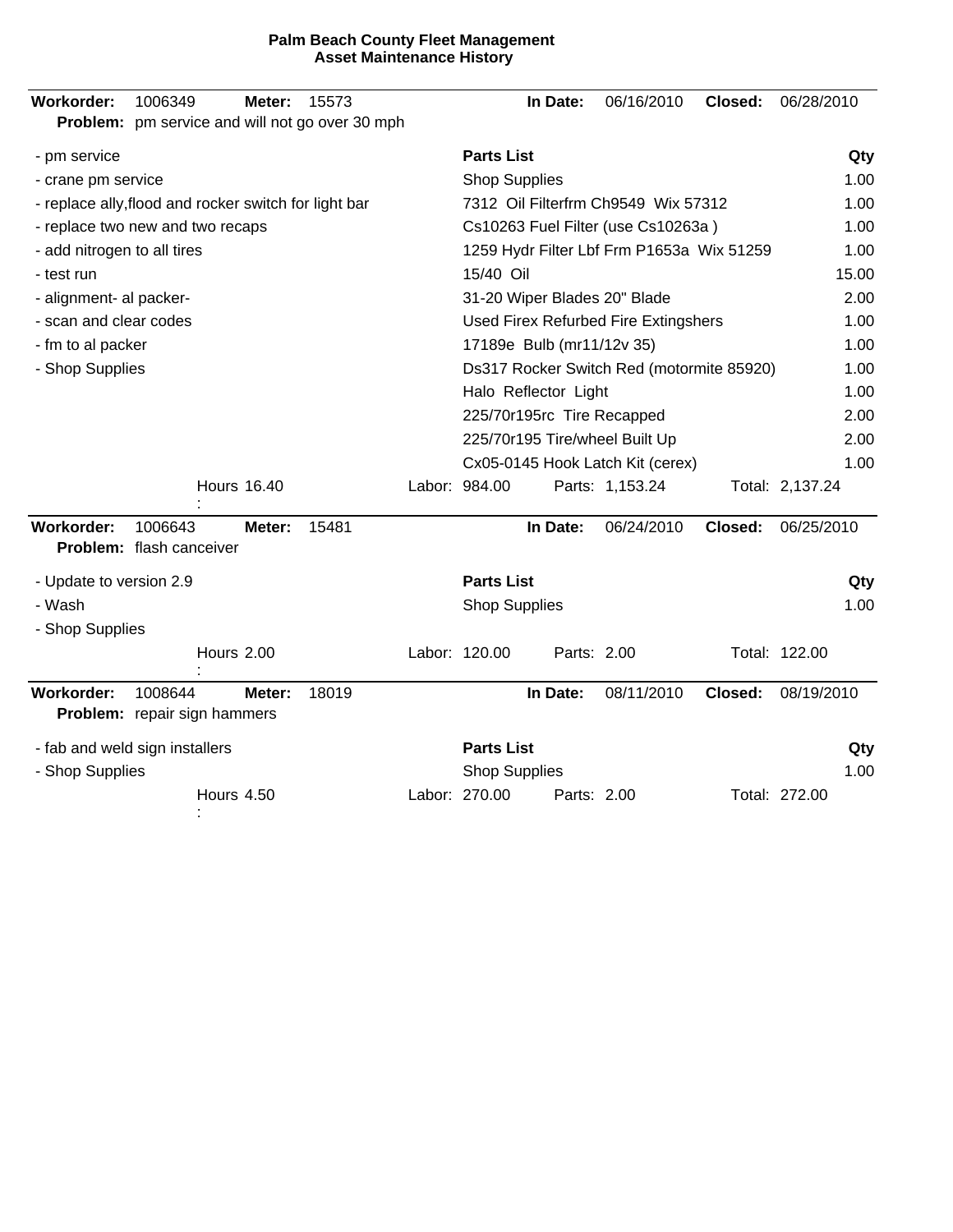| <b>Workorder:</b>           | 1100162<br>Problem: pm service                     | Meter:             | 23771                             |                                           | In Date: | 01/05/2011                                | Closed: | 01/13/2011      |
|-----------------------------|----------------------------------------------------|--------------------|-----------------------------------|-------------------------------------------|----------|-------------------------------------------|---------|-----------------|
| - pm service                |                                                    |                    |                                   | <b>Parts List</b>                         |          |                                           |         | Qty             |
| - crane pm service          |                                                    |                    |                                   |                                           |          | 82194 Gray Silicone (permatex)            |         | 1.00            |
|                             | - all wheel brakes calipers, pads seals            |                    |                                   | <b>Shop Supplies</b>                      |          |                                           |         | 1.00            |
|                             | - replace hyd. tank cap and check level            |                    |                                   | <b>Brs110 Wheel Seal Rear</b>             | 2.00     |                                           |         |                 |
|                             | - replace 2 new fronts and 4 rear caps -boulevard- |                    |                                   |                                           |          | 1259 Hydr Filter Lbf Frm P1653a Wix 51259 |         | 1.00            |
| - add nitrogen to all tires |                                                    |                    |                                   |                                           |          | 7312 Oil Filterfrm Ch9549 Wix 57312       |         | 1.00            |
| - Shop Supplies             |                                                    |                    |                                   |                                           |          | Cs10263 Fuel Filter (use Cs10263a)        |         | 1.00            |
|                             |                                                    |                    |                                   |                                           |          | Ca10270 Air Filter Mtc Fa1886 Wix 49886   |         | 1.00            |
|                             |                                                    |                    |                                   |                                           |          | Brcf120 Brake Caliper (motorcraft)        |         | 2.00            |
|                             |                                                    |                    |                                   |                                           |          | Brcf119 Brake Caliper (motorcraft)        |         | 2.00            |
|                             |                                                    |                    |                                   | Brrf3 Rear Rotor (motorcraft)             |          |                                           |         | 2.00            |
|                             |                                                    |                    |                                   | Brrf65 Front Rotor (motorcraft)           |          |                                           |         | 2.00            |
|                             |                                                    |                    | Brsd1066a Brake Pads (motorcraft) |                                           | 2.00     |                                           |         |                 |
|                             |                                                    |                    |                                   | Bkcoe-21 Boot/bolt Kit (frd 6c3z2c150ba)  | 4.00     |                                           |         |                 |
|                             |                                                    |                    |                                   | Eoaz2149b Copper Washer (ford)            | 8.00     |                                           |         |                 |
|                             |                                                    |                    |                                   | 09997 Brake Clean                         |          |                                           |         | 2.00            |
|                             |                                                    |                    |                                   | 85/140 Gear Oil Gear Lube                 |          |                                           |         | 10.00           |
|                             |                                                    |                    |                                   | 15/40 Oil                                 |          |                                           |         | 15.00           |
|                             |                                                    |                    |                                   | 1401 Brake Fluid Brake Fluid              |          |                                           |         | 1.00            |
|                             |                                                    |                    |                                   | 1401 Brake Fluid Brake Fluid              |          |                                           |         | 1.00            |
|                             |                                                    |                    |                                   |                                           |          | Aw68 Hydro Fluid Hydraulic Oil 68         |         | 10.00           |
|                             |                                                    |                    |                                   |                                           |          | Aw68 Hydro Fluid Hydraulic Oil 68         |         | 10.00           |
|                             |                                                    |                    |                                   | 31-20 Wiper Blades 20" Blade              |          |                                           |         | 2.00            |
|                             |                                                    |                    |                                   | 27140 Red Locktite                        |          |                                           |         | 1.00            |
|                             |                                                    |                    |                                   | 225/70r195rc Tire Recapped                |          |                                           |         | 4.00            |
|                             |                                                    |                    |                                   | 35610001 Cap/screen Hyd Tank Bucket Truck | 1.00     |                                           |         |                 |
|                             |                                                    | <b>Hours 25.50</b> |                                   | Labor: 1,530.0<br>0                       |          | Parts: 2,576.57                           |         | Total: 4,106.57 |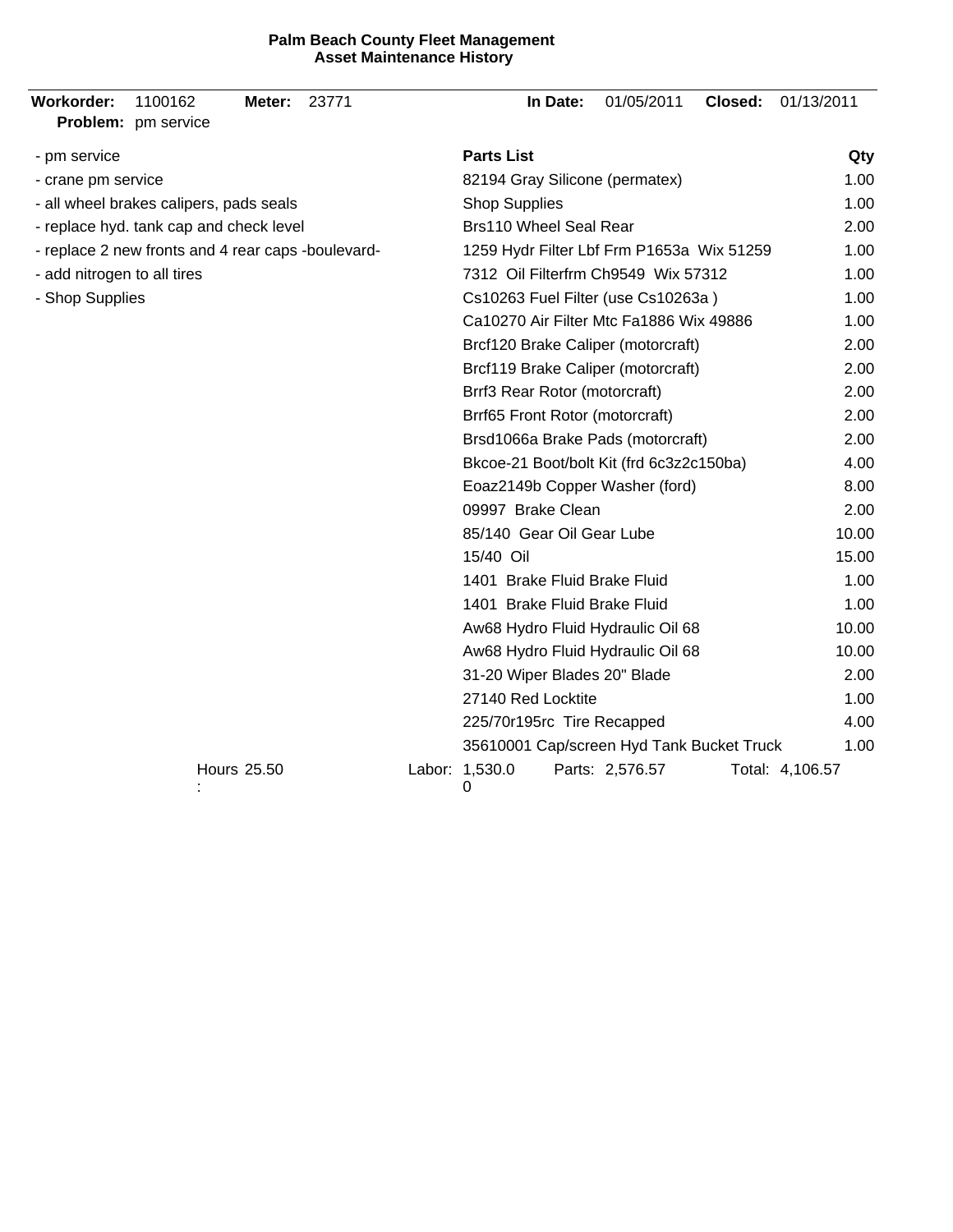| Workorder:                | 1104921<br><b>Problem:</b> pm service and low on power         | Meter:             | 29045 |             |                                           | In Date:                   | 05/10/2011                                 | Closed:     | 05/24/2011      |
|---------------------------|----------------------------------------------------------------|--------------------|-------|-------------|-------------------------------------------|----------------------------|--------------------------------------------|-------------|-----------------|
| $- P.m.$                  |                                                                |                    |       |             | <b>Parts List</b>                         |                            |                                            |             | Qty             |
| - P.m. Crain              |                                                                |                    |       |             | <b>Shop Supplies</b>                      |                            |                                            |             | 1.00            |
| - R&r Bateries            |                                                                |                    |       |             | 7312 Oil Filterfrm Ch9549 Wix 57312       | 1.00                       |                                            |             |                 |
| - Topped coolent          |                                                                |                    |       |             | Cs10263 Fuel Filter (use Cs10263a)        | 1.00                       |                                            |             |                 |
| - Repair lights           |                                                                |                    |       |             | 1259 Hydr Filter Lbf Frm P1653a Wix 51259 | 1.00                       |                                            |             |                 |
| - R&r Selector valve knob |                                                                |                    |       |             |                                           | 09997 Brake Clean          |                                            |             | 1.00            |
| - Repair inverter         |                                                                |                    |       |             | 15/40 Oil                                 |                            |                                            |             | 15.00           |
| - Test drive              |                                                                |                    |       |             |                                           |                            | 6y648 Graphite Lube (imperial 6590)        |             | 1.00            |
| - Shop Supplies           |                                                                |                    |       |             |                                           |                            | 31-20 Wiper Blades 20" Blade               |             | 2.00            |
|                           |                                                                |                    |       |             |                                           |                            | Used Firex Refurbed Fire Extingshers       |             | 1.00            |
|                           |                                                                |                    |       |             | Amber Reflector                           |                            |                                            |             | 1.00            |
|                           |                                                                |                    |       |             |                                           |                            | 47 Red Reflector 3" Round Stick(grt 40052) |             | 1.00            |
|                           |                                                                |                    |       |             |                                           |                            | 19006y Marker Light 4" Rect Yellow Led     |             | 2.00            |
|                           |                                                                |                    |       |             |                                           |                            | Group 65 Battery (mtc Bxt-65-850)          |             | 2.00            |
|                           |                                                                |                    |       |             |                                           |                            | Green Antifreeze Stock #060030002          |             | 2.00            |
|                           |                                                                |                    |       |             |                                           |                            | Cx05-0145 Hook Latch Kit (cerex)           |             | 1.00            |
|                           |                                                                | <b>Hours 13.00</b> |       |             | Labor: 780.00                             |                            | Parts: 456.44                              |             | Total: 1,236.44 |
|                           | - damage to rgt frt bin door, rgt rear bin door & rgt cab door | Hours 0.00         |       | Labor: 0.00 |                                           | Parts: 0.00                |                                            | Total: 0.00 |                 |
| Workorder:                | 1110563<br>Problem: pm service                                 | Meter:             | 34296 |             |                                           | In Date:                   | 10/03/2011                                 | Closed:     | 10/07/2011      |
| - pm service              |                                                                |                    |       |             | <b>Parts List</b>                         |                            |                                            |             | Qty             |
| - crane pm                |                                                                |                    |       |             | <b>Shop Supplies</b>                      |                            |                                            |             | 1.00            |
|                           | - repair cab marker light and replace tag light                |                    |       |             |                                           |                            | 7312 Oil Filterfrm Ch9549 Wix 57312        |             | 1.00            |
|                           | - replace 2 new fronts and 4 rear recaps boulevard             |                    |       |             |                                           |                            | 3963 Fuel Filter Frm Cs10263a Wix 33963    |             | 1.00            |
| - alignment callaghan     |                                                                |                    |       |             |                                           |                            | 1259 Hydr Filter Lbf Frm P1653a Wix 51259  |             | 1.00            |
| - replace hook latch kit  |                                                                |                    |       |             |                                           | 09997 Brake Clean          |                                            |             | 1.00            |
| - fm to callaghan         |                                                                |                    |       |             | 15/40 Oil                                 |                            |                                            |             | 15.00           |
| - Shop Supplies           |                                                                |                    |       |             |                                           |                            | 31-20 Wiper Blades 20" Blade               |             | 2.00            |
|                           |                                                                |                    |       |             |                                           | 26330 Tag Light (tkr Lite) |                                            |             | 1.00            |
|                           |                                                                |                    |       |             |                                           | 66br Clear Silicone        |                                            |             | 1.00            |
|                           |                                                                |                    |       |             |                                           | 225/70r195rc Tire Recapped |                                            |             | 4.00            |
|                           |                                                                |                    |       |             |                                           |                            | Cx05-0145 Hook Latch Kit (cerex)           |             | 1.00            |
|                           |                                                                | <b>Hours 13.40</b> |       |             | Labor: 804.00                             |                            | Parts: 713.97                              |             | Total: 1,517.97 |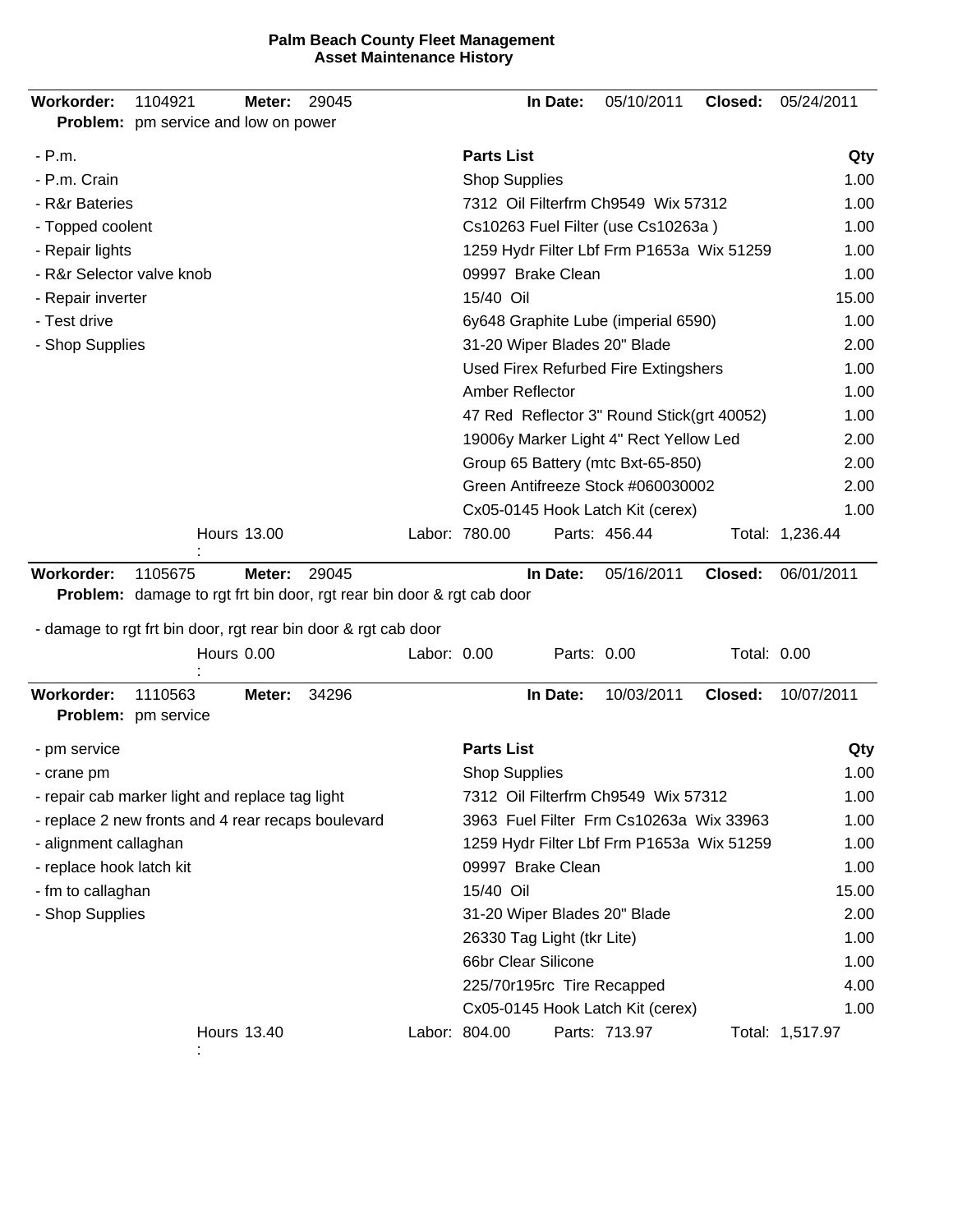| Workorder:<br>1201560<br>40313<br>Meter:<br><b>Problem:</b> pm service and LR flat | In Date:<br>02/16/2012<br>Closed:                 | 04/26/2012      |
|------------------------------------------------------------------------------------|---------------------------------------------------|-----------------|
| - pm service                                                                       | <b>Parts List</b>                                 | Qty             |
| - crane pm                                                                         | Pm-22-a Additive Diesel Fuel (m/craft)            | 1.00            |
| - replace rri tire                                                                 | <b>Shop Supplies</b>                              | 1.00            |
| - replace light bar bulbs and sockets                                              | 7312 Oil Filterfrm Ch9549 Wix 57312               | 1.00            |
| - replace reflectors                                                               | 3963 Fuel Filter Frm Cs10263a Wix 33963           | 1.00            |
| - replace crane atf body, sheave, bushing, cover and repair                        | Ca10270 Air Filter Mtc Fa1886 Wix 49886           | 1.00            |
| wiring                                                                             | 1259 Hydr Filter Lbf Frm P1653a Wix 51259         | 1.00            |
| - road test                                                                        | 09997 Brake Clean                                 | 1.00            |
| - Shop Supplies                                                                    | 15/40 Oil                                         | 15.00           |
|                                                                                    | Aw68 Hydro Fluid Hydraulic Oil 68                 | 6.00            |
|                                                                                    | L0135-063 Lubriplate Chain&cable<br>Lube,03050crc | 1.00            |
|                                                                                    | 31-20 Wiper Blades 20" Blade                      | 2.00            |
|                                                                                    | 46-0763846-13 Socket Mr11 Bulb                    | 1.00            |
|                                                                                    | 98175y Reflector Yellow 3" Stick On               | 1.00            |
|                                                                                    | 98175r Reflector Red 3" Stick On                  | 1.00            |
|                                                                                    | Alley Light Bulb                                  | 1.00            |
|                                                                                    | 225/70r195rc Tire Recapped                        | 1.00            |
|                                                                                    | Atf Body Assy                                     | 1.00            |
|                                                                                    | Latch Kit                                         | 1.00            |
|                                                                                    | Sheave With Bushing                               | 1.00            |
|                                                                                    | 33413 Cover Anti-two Block                        | 1.00            |
| <b>Hours 12.50</b>                                                                 | Labor: 750.00<br>Parts: 998.13                    | Total: 1,748.13 |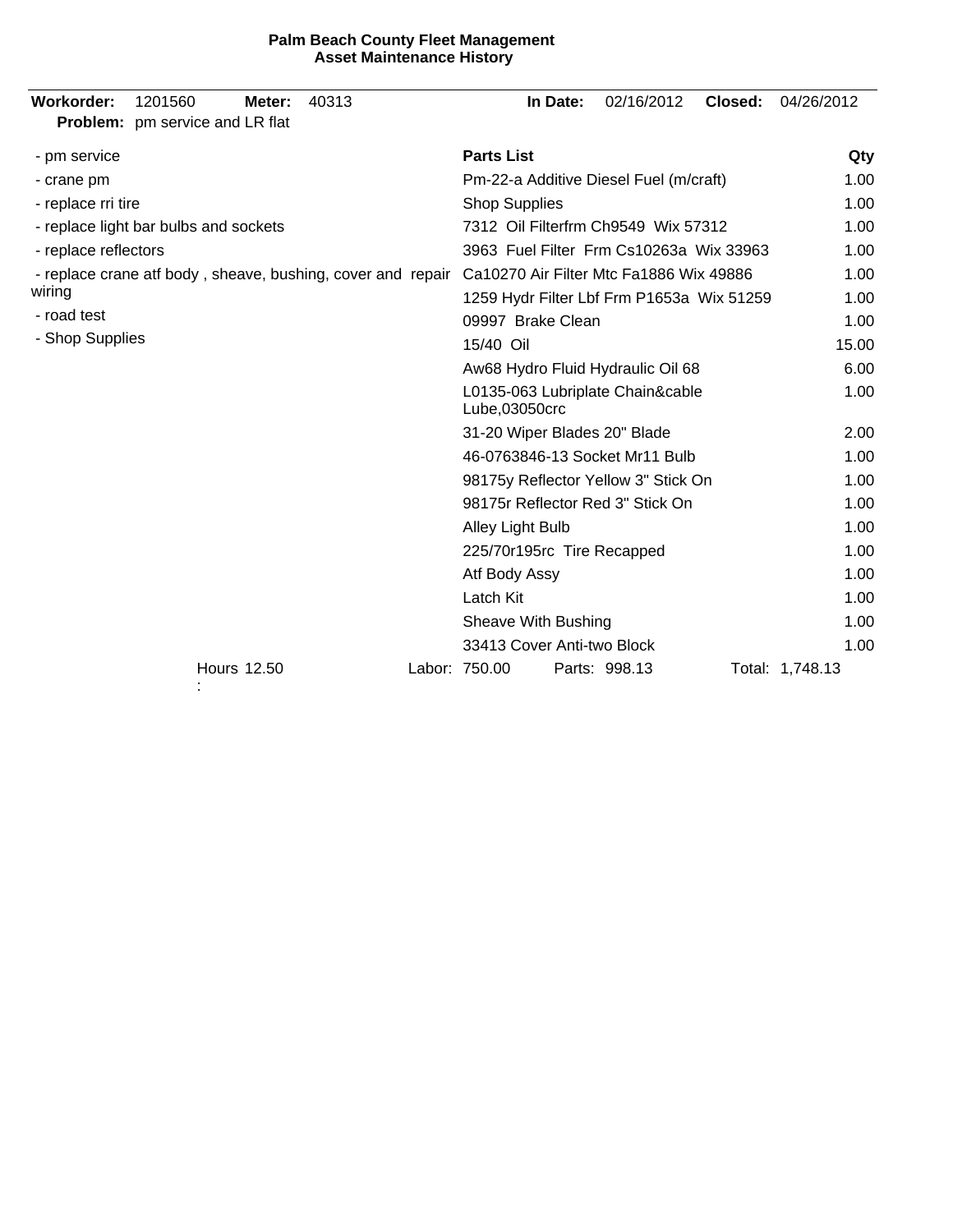| Workorder:<br>1207191<br>44943<br>Meter:<br>Problem: pm service | In Date:<br>08/01/2012<br>Closed:<br>08/10/2012     |
|-----------------------------------------------------------------|-----------------------------------------------------|
| - P.m.                                                          | <b>Parts List</b><br>Qty                            |
| - Crain P.m.                                                    | <b>Shop Supplies</b><br>1.00                        |
| - A/c service and replace blower resistor                       | 24056 Cool Treatment<br>1.00                        |
| - Disassemble light bar and repair alley light                  | Pm-22-a Additive Diesel Fuel (m/craft)<br>1.00      |
| - Service cooling system                                        | 05074 Silicone Spray<br>1.00                        |
| - Install safty latch on crain                                  | 7312 Oil Filterfrm Ch9549 Wix 57312<br>1.00         |
| - Replace anti skid tape on step bumper                         | 3963 Fuel Filter Frm Cs10263a Wix 33963<br>1.00     |
| - Lube and adjust all utility doors                             | Ca10270 Air Filter Mtc Fa1886 Wix 49886<br>1.00     |
| - Replace all six tires                                         | 1259 Hydr Filter Lbf Frm P1653a Wix 51259<br>1.00   |
| - Road test                                                     | 15/40 Oil<br>15.00                                  |
| - Shop Supplies                                                 | 5.00<br>Aw68 Hydro Fluid Hydraulic Oil 68           |
|                                                                 | Used Firex Refurbed Fire Extingshers<br>1.00        |
|                                                                 | 6984 Evapor Cleaner Evaporator Cleaner<br>1.00      |
|                                                                 | 31-20 Wiper Blades 20" Blade<br>2.00                |
|                                                                 | 46-0763846-13 Socket Mr11 Bulb<br>1.00              |
|                                                                 | 1.00<br><b>Alley Bulb</b>                           |
|                                                                 | 1.00<br>Yh1715 A/c Blower Resistor (motorcraft)     |
|                                                                 | Antifreeze Ext/life All Makes (peak 407)<br>2.00    |
|                                                                 | 153028 225/70r19.5 R250f Tire Lrf<br>2.00           |
|                                                                 | 225/70r195rc Tire Recapped<br>4.00                  |
|                                                                 | Cx05-0145 Hook Latch Kit (cerex)<br>1.00            |
| <b>Hours 14.50</b>                                              | Labor: 870.00<br>Parts: 1,565.23<br>Total: 2,435.23 |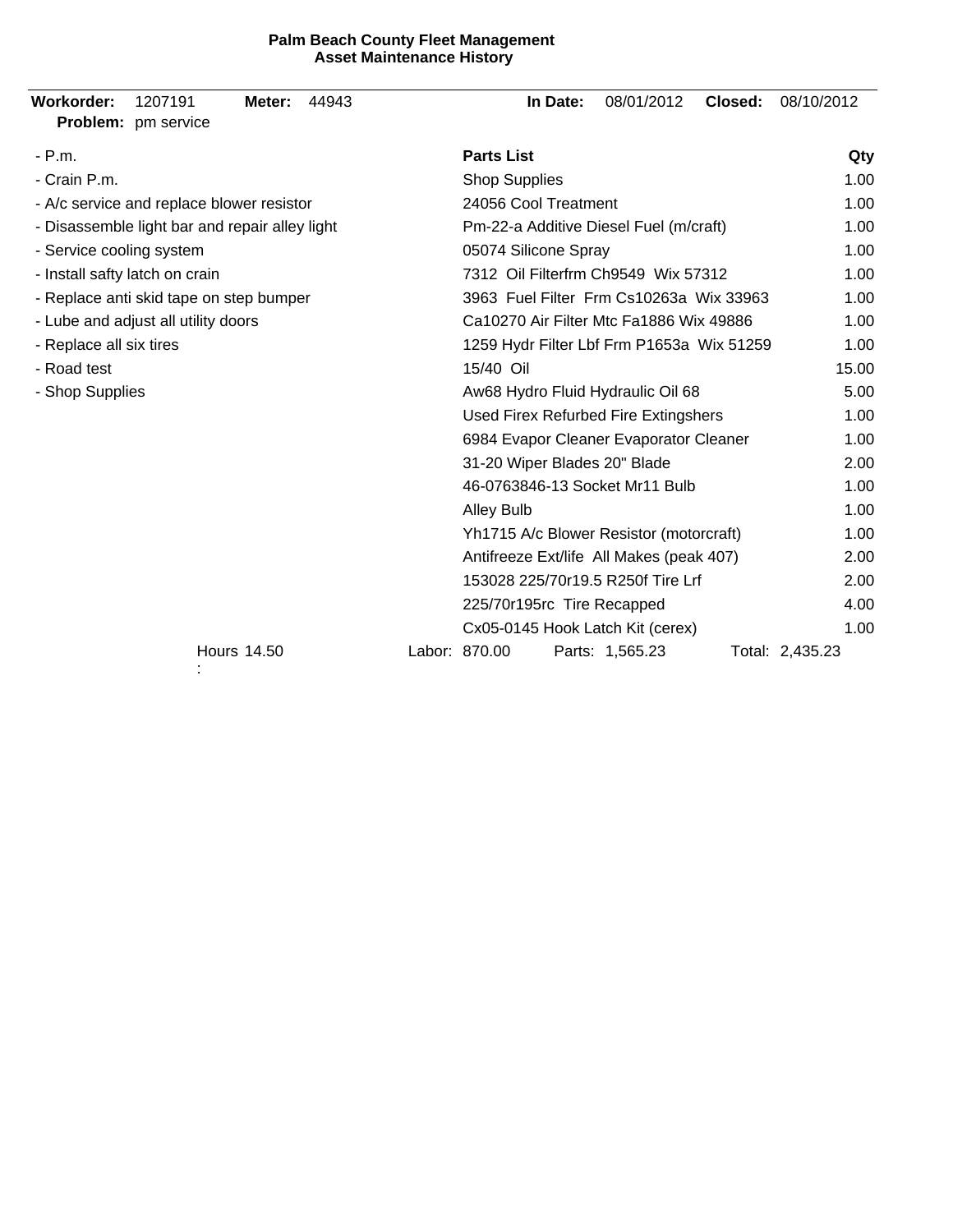| <b>Workorder:</b> | 1208871<br>Problem: crane stuck up                          | Meter: | 46867 |                         | In Date: | 09/18/2012      | Closed: | 12/03/2012      |
|-------------------|-------------------------------------------------------------|--------|-------|-------------------------|----------|-----------------|---------|-----------------|
|                   | - replace crane controler, rotation gear , center shaft and |        |       | <b>Parts List</b>       |          | Qty             |         |                 |
| switch            |                                                             |        |       | <b>Base Weldment</b>    |          |                 |         | 1.00            |
| - Shop Supplies   |                                                             |        |       | <b>Bearing Race</b>     |          |                 |         | 2.00            |
|                   |                                                             |        |       | <b>Bearing Cup</b>      |          |                 |         | 2.00            |
|                   |                                                             |        |       | Locknut                 |          |                 |         | 1.00            |
|                   |                                                             |        |       | <b>Dust Shield</b>      |          |                 |         | 1.00            |
|                   |                                                             |        |       | Lock Washer             |          |                 |         | 3.00            |
|                   |                                                             |        |       | Capscrew                |          |                 |         | 3.00            |
|                   |                                                             |        |       | Dowel Pin               |          |                 |         | 3.00            |
|                   |                                                             |        |       | <b>Set Screw</b>        |          |                 |         | 2.00            |
|                   |                                                             |        |       | Wear Pad                |          |                 |         | 1.00            |
|                   |                                                             |        |       | Wear Pad                |          |                 |         | 3.00            |
|                   |                                                             |        |       | Pb-16 Pbblaster         |          | 1.00            |         |                 |
|                   |                                                             |        |       | 27140 Red Locktite      |          |                 |         | 1.00            |
|                   |                                                             |        |       | Ptex Thrd Seal Hitemp   |          |                 |         | 1.00            |
|                   |                                                             |        |       | <b>Rotation Gear</b>    |          |                 |         | 1.00            |
|                   |                                                             |        |       | <b>Two Block Switch</b> |          |                 |         | 1.00            |
|                   |                                                             |        |       | Cord Reel Assy          |          |                 |         | 1.00            |
|                   |                                                             |        |       | <b>Shop Supplies</b>    |          |                 |         | 1.00            |
|                   |                                                             |        |       | <b>Control Pendent</b>  |          |                 |         | 1.00            |
|                   |                                                             |        |       | Freight Charge          |          |                 |         | 1.00            |
|                   |                                                             |        |       | Freight Charge          |          |                 | 1.00    |                 |
|                   |                                                             |        |       | <b>Freight Charge</b>   |          |                 | 1.00    |                 |
|                   | <b>Hours 38.00</b>                                          |        |       | Labor: 2,280.0<br>0     |          | Parts: 3,196.58 |         | Total: 5,476.58 |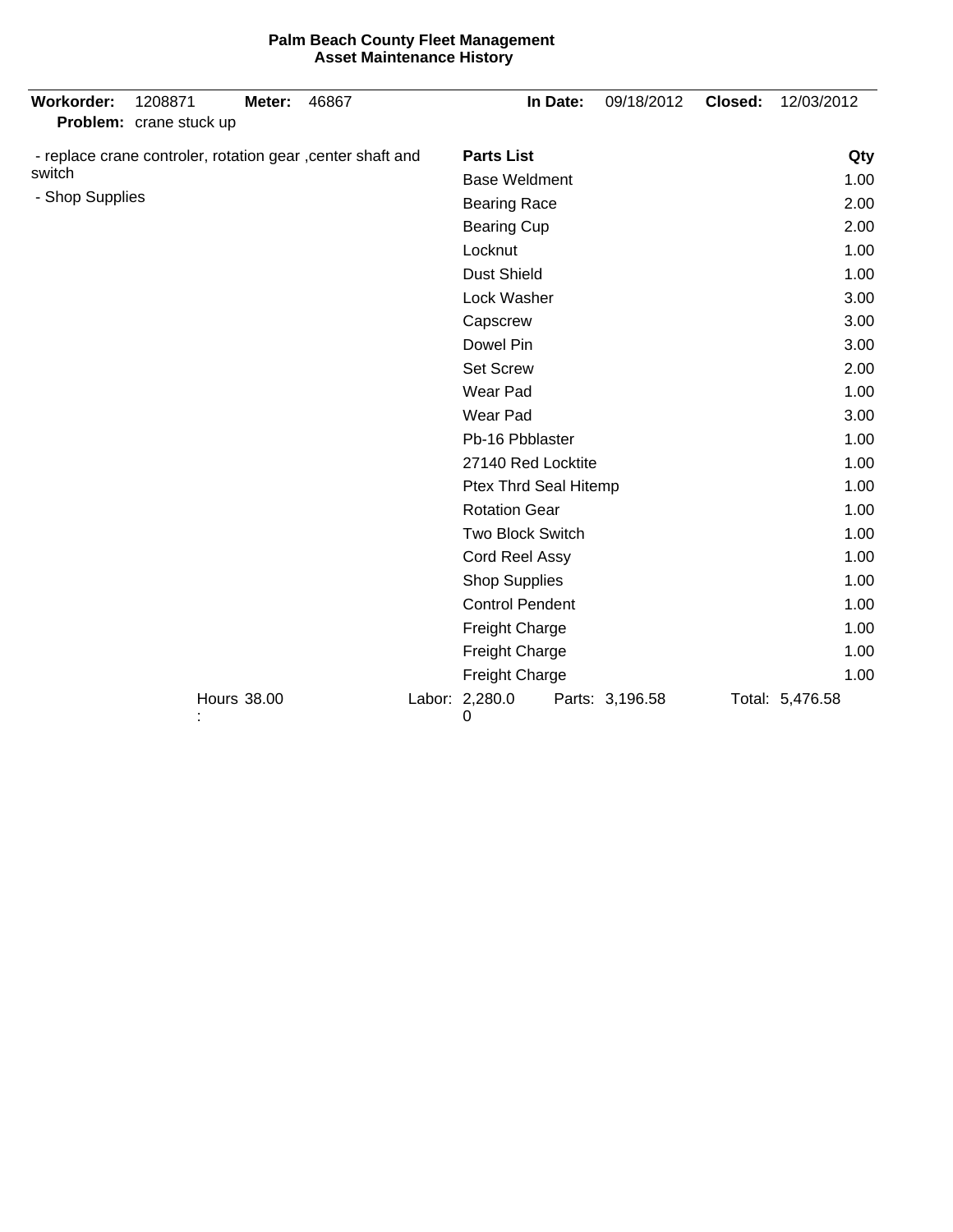| Workorder:<br>1300635                                               | Meter:             | 47811 |             |                                 | In Date:              | 01/17/2013      | Closed:     | 02/08/2013      |  |
|---------------------------------------------------------------------|--------------------|-------|-------------|---------------------------------|-----------------------|-----------------|-------------|-----------------|--|
| Problem: pm service, overheating and check turbo                    |                    |       |             |                                 |                       |                 |             |                 |  |
| - pm service                                                        |                    |       |             | <b>Parts List</b>               |                       |                 |             | Qty             |  |
| - crane pm                                                          |                    |       |             | Oil Filter                      |                       |                 |             | 2.00            |  |
| - replace radiator, hoses and over flow tank                        |                    |       |             |                                 | Napagold Air Filter   |                 |             | 1.00            |  |
| - service cooling system                                            |                    |       |             | Napagold Fuel Filter            |                       |                 |             | 1.00            |  |
| - rear brake job complete                                           |                    |       |             | 31-20 Wiper Blades 20           | 2.00                  |                 |             |                 |  |
| - service rear end                                                  |                    |       |             | Hydraulic Filter P1653a<br>1.00 |                       |                 |             |                 |  |
| - test drive                                                        |                    |       |             | Radiator<br>1.00                |                       |                 |             |                 |  |
| - Shop Supplies                                                     |                    |       |             | <b>Radiator Hose</b>            | 1.00                  |                 |             |                 |  |
|                                                                     |                    |       |             | lower hose                      |                       |                 |             | 1.00            |  |
|                                                                     |                    |       |             | lower hose                      |                       |                 |             | 1.00            |  |
|                                                                     |                    |       |             | Tank Asy                        |                       |                 |             | 1.00            |  |
|                                                                     |                    |       |             |                                 | Peak Global Antifrz   |                 |             | 2.00            |  |
|                                                                     |                    |       |             |                                 | Brcf119 Brake Caliper |                 |             | 1.00            |  |
|                                                                     |                    |       |             | <b>Brake Rotor</b>              | Rear Brake Caliper    |                 |             | 1.00<br>2.00    |  |
|                                                                     |                    |       |             | <b>Brake Pads</b>               |                       |                 |             | 1.00            |  |
|                                                                     |                    |       |             | Pin                             |                       |                 |             | 2.00            |  |
|                                                                     |                    |       |             | Oil Seal                        |                       |                 |             | 2.00            |  |
|                                                                     |                    |       |             |                                 | 1401 Brake Fluid Bra  |                 |             | 1.00            |  |
|                                                                     |                    |       |             | <b>Brake Cleaner</b>            |                       |                 |             | 2.00            |  |
|                                                                     |                    |       |             | <b>Caliper Washer</b>           |                       |                 |             | 4.00            |  |
|                                                                     |                    |       |             | 15-40 Oil                       |                       |                 |             | 30.00           |  |
|                                                                     |                    |       |             |                                 | Aw68 Hydro Fluid Hydr |                 |             | 8.00            |  |
|                                                                     |                    |       |             | <b>Shop Supplies</b>            |                       |                 |             | 1.00            |  |
|                                                                     | <b>Hours 29.50</b> |       |             | Labor: 1,770.0<br>0             |                       | Parts: 2,593.04 |             | Total: 4,363.04 |  |
| Workorder:<br>1301133                                               | Meter:             | 47578 |             |                                 | In Date:              | 01/31/2013      | Closed:     | 01/31/2013      |  |
| <b>Problem:</b> Transport for repari                                |                    |       |             |                                 |                       |                 |             |                 |  |
| - Tow From: 2601 Vista (he Shop) To: Al Packer Ford East            |                    |       |             |                                 |                       |                 |             |                 |  |
|                                                                     | Hours 0.00         |       | Labor: 0.00 |                                 | Parts: 0.00           |                 | Total: 0.00 |                 |  |
| <b>Workorder:</b><br>1301845<br>Problem: runs hot and strobes light | Meter:             | 48250 |             |                                 | In Date:              | 02/22/2013      | Closed:     | 03/11/2013      |  |
| - scan for codes send to dealer repaired warranty                   |                    |       |             | <b>Parts List</b>               |                       |                 |             | Qty             |  |
| - fm to al packer ford<br>- Shop Supplies                           |                    |       |             | <b>Shop Supplies</b>            |                       |                 |             | 1.00            |  |
|                                                                     | Hours 4.40         |       |             | Labor: 264.00                   | Parts: 2.00           |                 |             | Total: 266.00   |  |
| Workorder:<br>1305298<br>Problem: runns rough                       | Meter:             | 49128 |             |                                 | In Date:              | 05/30/2013      | Closed:     | 06/07/2013      |  |
| - Reprogramed Ecm                                                   |                    |       |             | <b>Parts List</b>               |                       |                 |             | Qty             |  |
| - Road test                                                         |                    |       |             | <b>Shop Supplies</b>            |                       |                 |             | 1.00            |  |
| - Shop Supplies                                                     |                    |       |             |                                 |                       |                 |             |                 |  |
|                                                                     | Hours 5.00         |       |             | Labor: 300.00                   | Parts: 2.00           |                 |             | Total: 302.00   |  |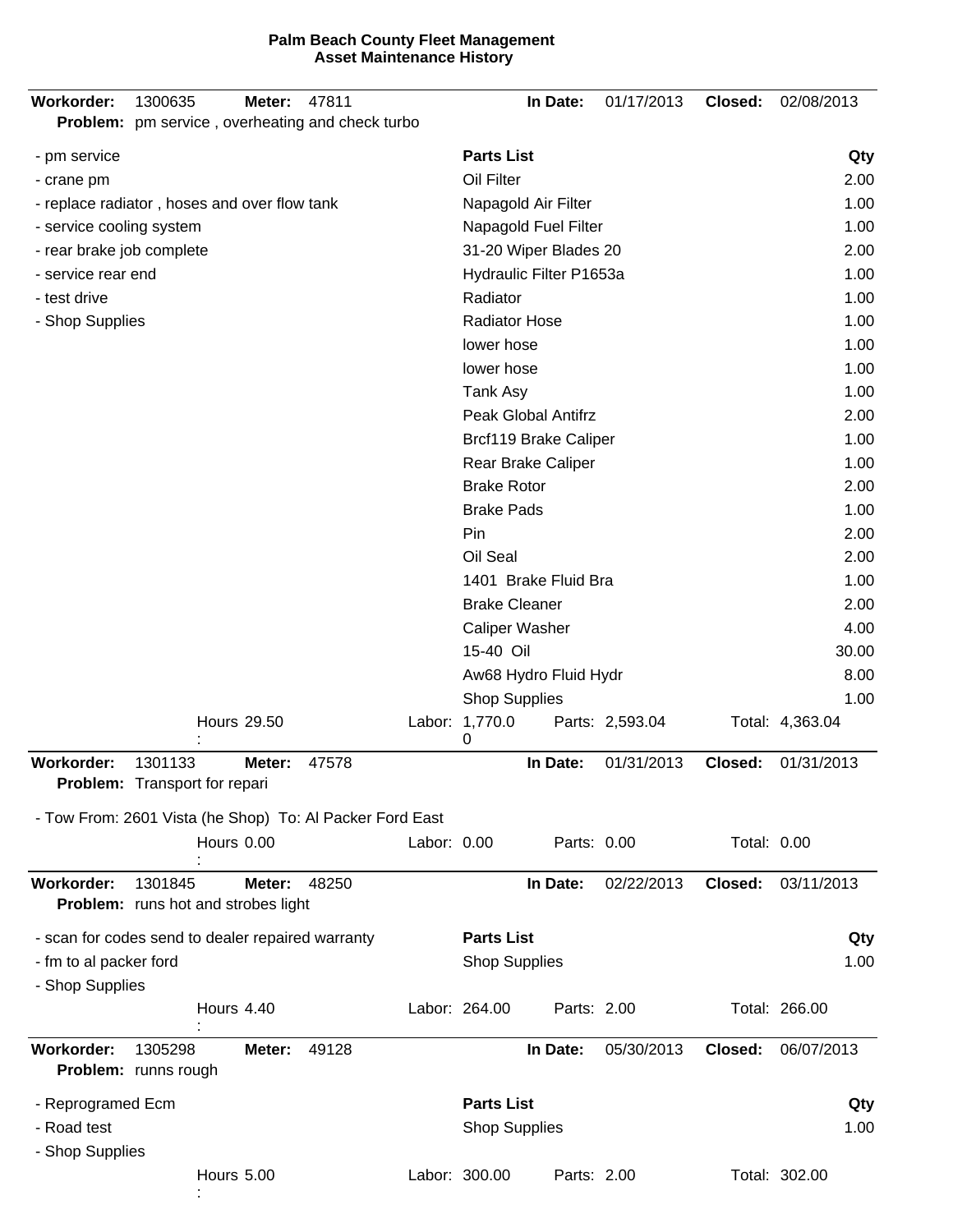| Workorder:<br>Problem: no power                           | 1306707   |                   | Meter:             | 50112 |  |                             | In Date:             | 07/05/2013                               | Closed: | 07/15/2013    |       |
|-----------------------------------------------------------|-----------|-------------------|--------------------|-------|--|-----------------------------|----------------------|------------------------------------------|---------|---------------|-------|
| - scan and clear codes replace filter and reflash pcm     |           |                   |                    |       |  | <b>Parts List</b>           |                      |                                          |         |               | Qty   |
| - replace rear cap                                        |           |                   |                    |       |  | Pm-22-a Additive Dies       |                      |                                          |         |               | 1.00  |
| - Shop Supplies                                           |           |                   |                    |       |  | <b>Diesel Water Remover</b> |                      |                                          | 1.00    |               |       |
|                                                           |           |                   |                    |       |  | Napagold Fuel Filter        |                      |                                          |         |               | 1.00  |
|                                                           |           |                   |                    |       |  | <b>Shop Supplies</b>        |                      |                                          |         |               | 1.00  |
|                                                           |           |                   |                    |       |  | <b>Tire Disposal Fee</b>    |                      |                                          |         |               | 1.00  |
|                                                           |           |                   |                    |       |  |                             |                      | Mnt225/70r195rc Mounted 225/70r195 Recap |         |               | 1.00  |
|                                                           |           | <b>Hours 5.50</b> |                    |       |  | Labor: 330.00               |                      | Parts: 256.92                            |         | Total: 586.92 |       |
| Workorder:<br>Problem: pm service and flashers            | 1307708   |                   | Meter:             | 51253 |  |                             | In Date:             | 08/02/2013                               | Closed: | 08/06/2013    |       |
| - P.m.                                                    |           |                   |                    |       |  | <b>Parts List</b>           |                      |                                          |         |               | Qty   |
| - P.m. Crain                                              | 15-40 Oil |                   |                    |       |  |                             |                      |                                          | 15.00   |               |       |
| - P.m. Transmission                                       |           |                   |                    |       |  | Napagold Oil Filter         |                      |                                          |         |               | 1.00  |
| - Nitro tires                                             |           |                   |                    |       |  |                             | Napagold Fuel Filter |                                          |         |               | 1.00  |
| - Test run                                                |           |                   |                    |       |  | Napagold Air Filter         |                      |                                          |         |               | 1.00  |
| - Shop Supplies                                           |           |                   |                    |       |  | 31-20 Wiper Blades 20       |                      | 2.00                                     |         |               |       |
|                                                           |           |                   |                    |       |  | Ft-180 Trans Filter M       |                      |                                          |         |               | 1.00  |
|                                                           |           |                   |                    |       |  | Syn-atf Trans Fluid S       |                      |                                          |         |               | 10.00 |
|                                                           |           |                   |                    |       |  | Used Fire X Refurbished     |                      |                                          |         |               | 1.00  |
|                                                           |           |                   |                    |       |  | 47 Red Reflector 3in        |                      |                                          |         |               | 2.00  |
|                                                           |           |                   |                    |       |  | <b>Shop Supplies</b>        |                      |                                          |         |               | 1.00  |
|                                                           |           |                   | <b>Hours 10.00</b> |       |  | Labor: 600.00               |                      | Parts: 256.00                            |         | Total: 856.00 |       |
| Workorder:<br>Problem: will not start                     | 1312105   |                   | Meter:             | 54342 |  |                             | In Date:             | 12/04/2013                               | Closed: | 12/09/2013    |       |
| - Jump start to get to shop replaced batteries and tested |           |                   |                    |       |  | <b>Parts List</b>           |                      |                                          |         |               | Qty   |
| electrical system                                         |           |                   |                    |       |  | <b>Battery</b>              |                      |                                          |         |               | 2.00  |
| - Test drive                                              |           |                   |                    |       |  | <b>Battery Washers</b>      |                      |                                          |         |               | 2.00  |
| - Shop Supplies                                           |           |                   |                    |       |  | <b>Shop Supplies</b>        |                      |                                          |         |               | 1.00  |
|                                                           |           | <b>Hours 3.50</b> |                    |       |  | Labor: 210.00               |                      | Parts: 244.31                            |         | Total: 454.31 |       |

: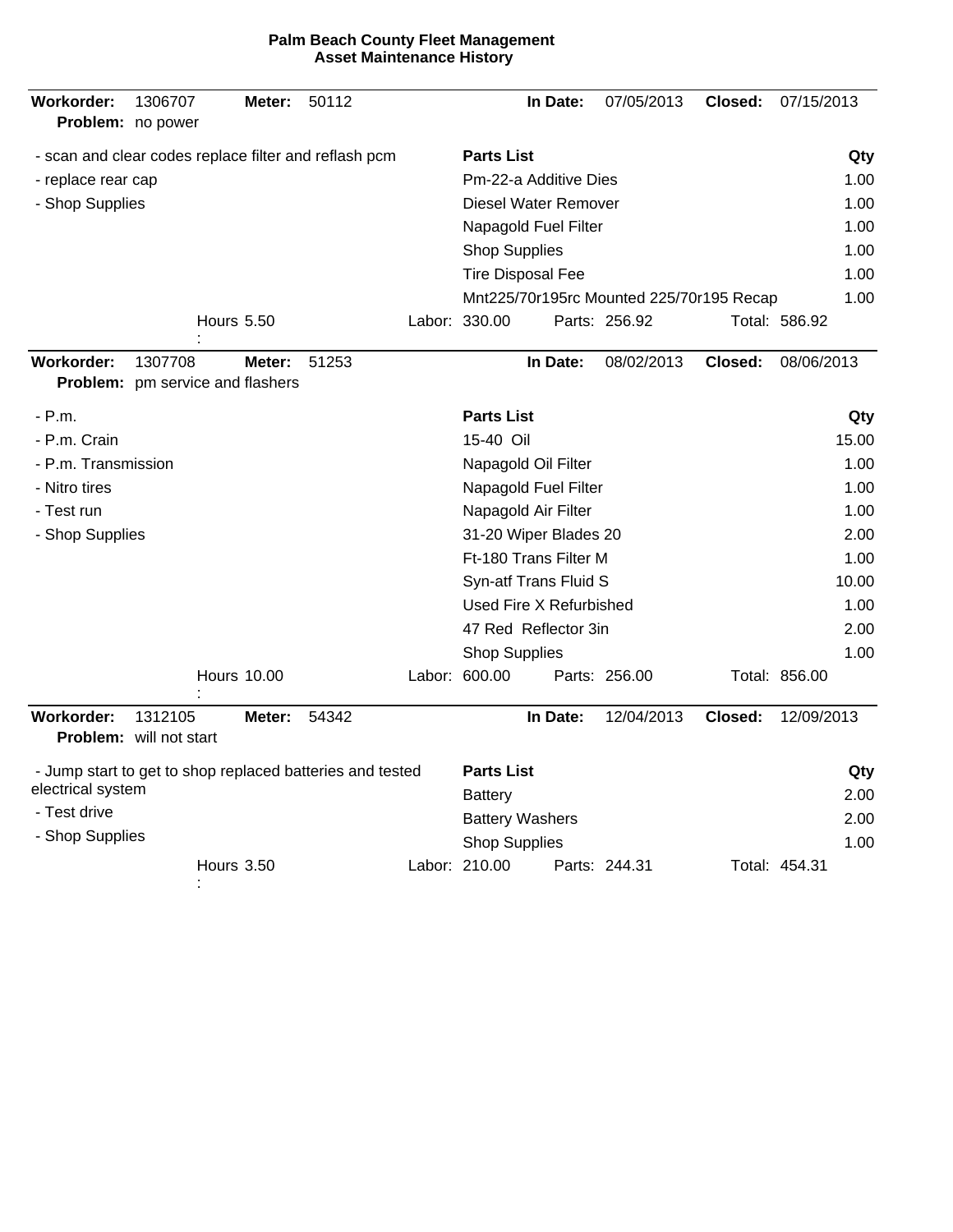| <b>Palm Beach County Fleet Management</b> |  |
|-------------------------------------------|--|
| <b>Asset Maintenance History</b>          |  |

| Workorder:                 | 1400819<br>Problem: Leaking Fluid P.M.                  | Meter:             | 55984 |                  |                          | In Date:                   | 01/24/2014      | Closed: | 02/12/2014      |
|----------------------------|---------------------------------------------------------|--------------------|-------|------------------|--------------------------|----------------------------|-----------------|---------|-----------------|
| $- P.m.$                   |                                                         |                    |       |                  | <b>Parts List</b>        |                            |                 |         | Qty             |
| - Crain P.m.               |                                                         |                    |       |                  |                          | Napagold Oil Filter        |                 |         | 1.00            |
| - Front brakes R&r         |                                                         |                    |       |                  | 15-40 Oil                |                            | 15.00           |         |                 |
| - Service Transmission     |                                                         |                    |       |                  | Fuel Filter Ford Only    | 1.00                       |                 |         |                 |
|                            | - Replace safety latch on crain hook                    |                    |       |                  | <b>Wiper Blade</b>       | 2.00                       |                 |         |                 |
| - Remounted P.a. speaker   |                                                         |                    |       |                  | Napa Hydraulic Filtr     |                            |                 |         | 1.00            |
| - Test Drive               |                                                         |                    |       |                  | Aw68 Hydro Fluid Hydr    |                            |                 |         | 10.00           |
| - Shop Supplies            |                                                         |                    |       |                  | <b>Brake Pads</b>        |                            |                 |         | 1.00            |
|                            |                                                         |                    |       |                  |                          | Brcf119 Brake Caliper      |                 |         | 1.00            |
|                            |                                                         |                    |       |                  |                          | Brcf120 Brake Caliper      |                 |         | 1.00            |
|                            |                                                         |                    |       |                  |                          | Brrf65 Front Rotor Mo      |                 |         | 2.00            |
|                            |                                                         |                    |       |                  |                          | Ft-180 Trans Filter M      |                 |         | 1.00            |
|                            |                                                         |                    |       |                  |                          | <b>Trans Pan Gasket</b>    |                 |         | 1.00            |
|                            |                                                         |                    |       | Caliper Bolt Kit |                          |                            |                 |         | 2.00            |
|                            |                                                         |                    |       |                  | <b>Caliper Washer</b>    |                            |                 |         | 4.00            |
|                            |                                                         |                    |       |                  |                          | Cx05-0145 Hook Latch       |                 |         | 1.00            |
|                            |                                                         |                    |       |                  |                          | Syn-atf Trans Fluid S      |                 |         | 10.00           |
|                            |                                                         |                    |       |                  | <b>Shop Supplies</b>     |                            |                 |         | 1.00            |
|                            |                                                         | <b>Hours 19.00</b> |       |                  | Labor: 1,140.0<br>0      |                            | Parts: 1,072.85 |         | Total: 2,212.85 |
| <b>Workorder:</b>          | 1401321<br><b>Problem:</b> Replace 3 tires              | Meter:             | 55948 |                  |                          | In Date:                   | 02/07/2014      | Closed: | 02/10/2014      |
| - replac 1 recap and 2 new |                                                         |                    |       |                  | <b>Parts List</b>        |                            |                 |         | Qty             |
| - Shop Supplies            |                                                         |                    |       |                  | <b>Shop Supplies</b>     |                            |                 |         | 1.00            |
|                            |                                                         |                    |       |                  | <b>Tire Disposal Fee</b> |                            |                 |         | 1.00            |
|                            |                                                         |                    |       |                  |                          | 225/70r195rc Tire Recapped |                 |         | 1.00            |
|                            |                                                         | Hours 0.00         |       | Labor: 0.00      |                          |                            | Parts: 156.52   |         | Total: 156.52   |
| <b>Workorder:</b>          | 1402693<br>Problem: Won't Move                          | Meter:             | 57817 |                  |                          | In Date:                   | 03/20/2014      | Closed: | 06/02/2014      |
|                            | - fill atf check leak. diagnose trans leak              |                    |       |                  | <b>Parts List</b>        |                            |                 |         | Qty             |
| - to alpacker              |                                                         |                    |       |                  |                          | Syn-atf Trans Fluid S      |                 |         | 4.00            |
| - Shop Supplies            |                                                         |                    |       |                  | <b>Shop Supplies</b>     |                            |                 |         | 1.00            |
|                            |                                                         | Hours 4.20         |       |                  | Labor: 252.00            |                            | Parts: 20.48    |         | Total: 272.48   |
| <b>Workorder:</b>          | 1405799                                                 | Meter:             | 58582 |                  |                          | In Date:                   | 06/12/2014      | Closed: | 06/26/2014      |
|                            | Problem: Turo Messing up                                |                    |       |                  |                          |                            |                 |         |                 |
|                            | - scan engine codes. replace Dmi with updated unit, and |                    |       |                  | <b>Parts List</b>        |                            |                 |         | Qty             |
|                            | install new antenna and wiring                          |                    |       |                  |                          | Dmi Obdii Autolink         |                 |         | 1.00            |
| - Shop Supplies            |                                                         |                    |       |                  | <b>Shop Supplies</b>     |                            |                 |         | 1.00            |
|                            |                                                         |                    |       |                  | <b>Freight Charge</b>    |                            |                 |         | 1.00            |
|                            |                                                         | Hours 5.00         |       |                  | Labor: 300.00            |                            | Parts: 2,065.78 |         | Total: 2,365.78 |

: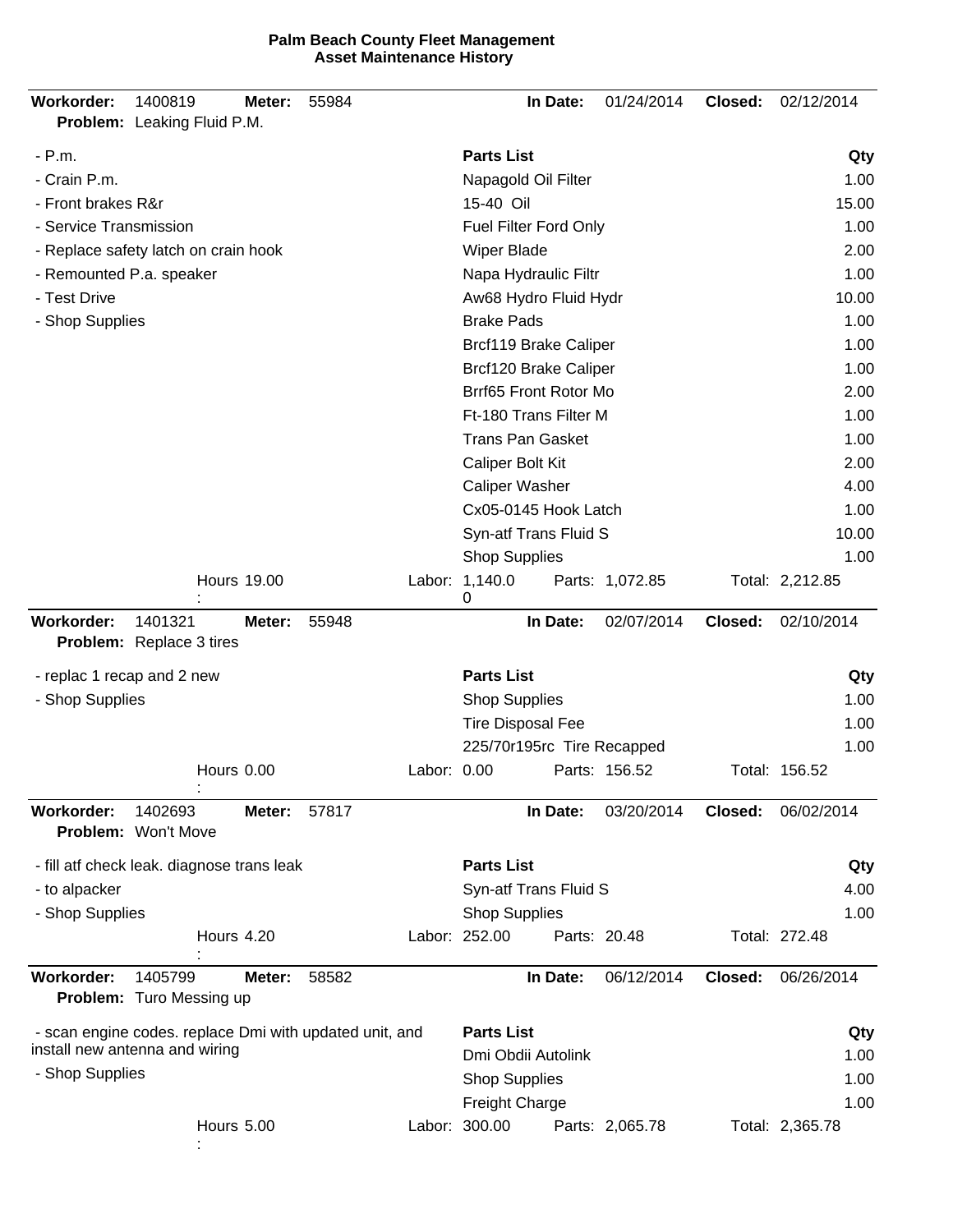| Workorder:<br>Problem: P.M.                                | 1409177 |            | Meter:             | 61453 |              |                             | In Date:                       | 09/12/2014                               | Closed:     | 09/26/2014      |       |  |
|------------------------------------------------------------|---------|------------|--------------------|-------|--------------|-----------------------------|--------------------------------|------------------------------------------|-------------|-----------------|-------|--|
| - pm                                                       |         |            |                    |       |              | <b>Parts List</b>           |                                |                                          |             |                 | Qty   |  |
| - pm crane                                                 |         |            |                    |       |              | 15-40 Oil                   |                                |                                          |             |                 | 15.00 |  |
| - R&r rotation bearing and gear on crane. adjust gear lash |         |            |                    |       |              | Napagold Oil Filter<br>1.00 |                                |                                          |             |                 |       |  |
| - replace control switch for crane and test                |         |            |                    |       |              | Fuel Filter Ford Only       |                                | 1.00                                     |             |                 |       |  |
| - R&r leaking radiator and hoses. flush and fill cooling   |         |            |                    |       |              | Napagold Air Filter         |                                | 1.00                                     |             |                 |       |  |
| system                                                     |         |            |                    |       |              | Wiper Blade                 |                                |                                          |             |                 | 2.00  |  |
| - R&r 4 tires                                              |         |            |                    |       |              |                             | Napa Hydraulic Filtr           |                                          |             |                 | 1.00  |  |
| - Shop Supplies                                            |         |            |                    |       |              |                             | Aw68 Hydro Fluid Hydr          |                                          |             |                 | 10.00 |  |
|                                                            |         |            |                    |       |              | Peak Global                 |                                |                                          |             |                 | 4.00  |  |
|                                                            |         |            |                    |       |              |                             | Distilled Water 1gal           |                                          |             |                 | 4.00  |  |
|                                                            |         |            |                    |       |              | Radiator                    |                                |                                          |             |                 | 1.00  |  |
|                                                            |         |            |                    |       |              |                             | <b>Top Radiator Hose</b>       |                                          |             |                 | 1.00  |  |
|                                                            |         |            |                    |       |              | lower hose                  |                                |                                          |             |                 | 1.00  |  |
|                                                            |         |            |                    |       |              | <b>Radiator Hose</b>        |                                |                                          |             |                 | 1.00  |  |
|                                                            |         |            |                    |       |              |                             | <b>Bearing Holder Adjuster</b> |                                          |             |                 | 1.00  |  |
|                                                            |         |            |                    |       |              |                             | <b>Bearing Holder Motor</b>    |                                          |             |                 | 1.00  |  |
|                                                            |         |            |                    |       |              |                             | <b>Three Poss Switch</b>       |                                          |             |                 | 1.00  |  |
|                                                            |         |            |                    |       |              | <b>Shop Supplies</b>        |                                |                                          |             |                 | 1.00  |  |
|                                                            |         |            |                    |       |              |                             |                                | Mnt225/70r195rc Mounted 225/70r195 Recap |             |                 | 4.00  |  |
|                                                            |         |            |                    |       |              |                             | <b>Tire Disposal Fee</b>       |                                          |             |                 | 4.00  |  |
|                                                            |         |            |                    |       |              | Freight Charge              |                                |                                          |             |                 | 1.00  |  |
|                                                            |         |            |                    |       |              | Freight Charge              |                                |                                          |             |                 | 1.00  |  |
|                                                            |         |            | <b>Hours 25.00</b> |       |              | Labor: 1,500.0<br>0         |                                | Parts: 3,326.25                          |             | Total: 4,826.25 |       |  |
| Workorder:                                                 | 1410335 |            | Meter:             | 62063 |              |                             | In Date:                       | 10/15/2014                               | Closed:     | 10/21/2014      |       |  |
| <b>Problem: LS Mirror</b>                                  |         |            |                    |       |              |                             |                                |                                          |             |                 |       |  |
| - replace mirror                                           |         |            |                    |       |              | <b>Parts List</b>           |                                |                                          |             |                 | Qty   |  |
| - Shop Supplies                                            |         |            |                    |       |              | Mirror                      |                                |                                          |             |                 | 1.00  |  |
|                                                            |         |            |                    |       |              | <b>Shop Supplies</b>        |                                |                                          |             |                 | 1.00  |  |
|                                                            |         | Hours 1.00 |                    |       | Labor: 60.00 |                             |                                | Parts: 233.66                            |             | Total: 293.66   |       |  |
| <b>Workorder:</b><br>Problem: RF flat                      | 1500144 |            | Meter:             | 64459 |              |                             | In Date:                       | 01/06/2015                               | Closed:     | 01/09/2015      |       |  |
| - Rf Flat                                                  |         |            |                    |       |              |                             |                                |                                          |             |                 |       |  |
|                                                            |         | Hours 0.00 |                    |       | Labor: 0.00  |                             | Parts: 0.00                    |                                          | Total: 0.00 |                 |       |  |
| Workorder:<br>Problem: RR Flat                             | 1501617 |            | Meter:             | 66015 |              |                             | In Date:                       | 02/12/2015                               | Closed:     | 02/19/2015      |       |  |
| - Replace Tire                                             |         |            |                    |       |              | <b>Parts List</b>           |                                |                                          |             |                 | Qty   |  |
| - Shop Supplies                                            |         |            |                    |       |              | <b>Shop Supplies</b>        |                                |                                          |             |                 | 1.00  |  |
|                                                            |         |            |                    |       |              |                             |                                | Mnt153028 Mounted 225/70r195 (153028)    |             |                 | 1.00  |  |
|                                                            |         |            |                    |       |              |                             | <b>Tire Disposal Fee</b>       |                                          |             |                 | 1.00  |  |
|                                                            |         | Hours 0.50 |                    |       | Labor: 30.00 |                             |                                | Parts: 473.29                            |             | Total: 503.29   |       |  |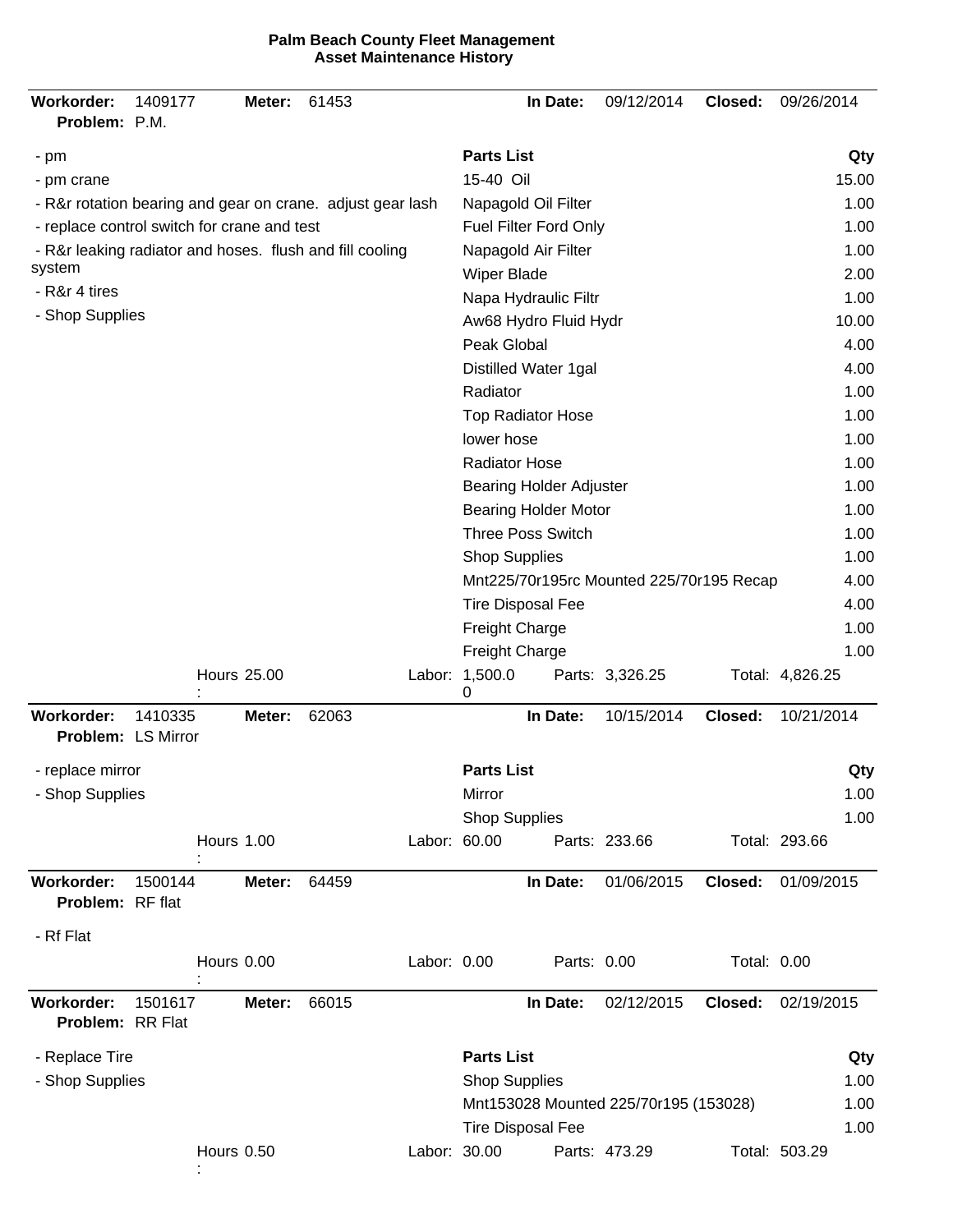| Workorder:<br>Problem: pm    | 1502781 |                   | Meter: | 67052 |              |                          | In Date:    | 03/17/2015                            | Closed: | 04/01/2015      |
|------------------------------|---------|-------------------|--------|-------|--------------|--------------------------|-------------|---------------------------------------|---------|-----------------|
| - Pm                         |         |                   |        |       |              | <b>Parts List</b>        |             |                                       |         | Qty             |
| - Repair turn signal         |         |                   |        |       |              | 15-40 Oil                |             |                                       |         | 15.00           |
| - Repace front tire          |         |                   |        |       |              | Napagold Oil Filter      |             | 1.00                                  |         |                 |
| - Pm Crain                   |         |                   |        |       |              | Fuel Filter Ford Only    |             |                                       |         | 1.00            |
| - Test drive                 |         |                   |        |       |              | Napagold Air Filter      |             |                                       |         | 1.00            |
| - Shop Supplies              |         |                   |        |       |              | <b>Wiper Blade</b>       |             |                                       |         | 2.00            |
|                              |         |                   |        |       |              | <b>Bulb</b>              |             |                                       |         | 1.00            |
|                              |         |                   |        |       |              | <b>Shop Supplies</b>     |             |                                       |         | 1.00            |
|                              |         |                   |        |       |              |                          |             | Mnt153028 Mounted 225/70r195 (153028) |         | 1.00            |
|                              |         |                   |        |       |              | <b>Tire Disposal Fee</b> |             |                                       |         | 1.00            |
|                              |         | Hours 8.50        |        |       |              | Labor: 510.00            |             | Parts: 658.51                         |         | Total: 1,168.51 |
| Workorder:<br>Problem: PM    | 1508078 |                   | Meter: | 72772 |              |                          | In Date:    | 08/12/2015                            | Closed: | 08/21/2015      |
| - pm                         |         |                   |        |       |              | <b>Parts List</b>        |             |                                       |         | Qty             |
| - crane Pm                   |         |                   |        |       |              | 15-40 Oil                |             |                                       |         | 15.00           |
| - replace 2 headlights       |         |                   |        |       |              | Napagold Oil Filter      |             |                                       |         | 1.00            |
| - test run                   |         |                   |        |       |              | Fuel Filter Ford Only    |             |                                       |         | 1.00            |
| - Shop Supplies              |         |                   |        |       |              | Wiper Blade              |             |                                       |         | 2.00            |
|                              |         |                   |        |       |              | Napa Hydraulic Filtr     |             |                                       |         | 1.00            |
|                              |         |                   |        |       |              | Halogen Lamp             |             |                                       |         | 2.00            |
|                              |         |                   |        |       |              | Used Fire X Refurbished  |             |                                       |         | 1.00            |
|                              |         |                   |        |       |              | <b>Shop Supplies</b>     |             |                                       |         | 1.00            |
|                              |         | <b>Hours 7.50</b> |        |       |              | Labor: 450.00            |             | Parts: 198.25                         |         | Total: 648.25   |
| Workorder:<br>Problem: Crain | 1510032 |                   | Meter: | 74488 |              |                          | In Date:    | 10/02/2015                            | Closed: | 10/02/2015      |
| - Repaired open in system    |         |                   |        |       |              | <b>Parts List</b>        |             |                                       |         | Qty             |
| - Shop Supplies              |         |                   |        |       |              | <b>Shop Supplies</b>     |             |                                       |         | 1.00            |
|                              |         | Hours 1.00        |        |       | Labor: 60.00 |                          | Parts: 2.00 |                                       |         | Total: 62.00    |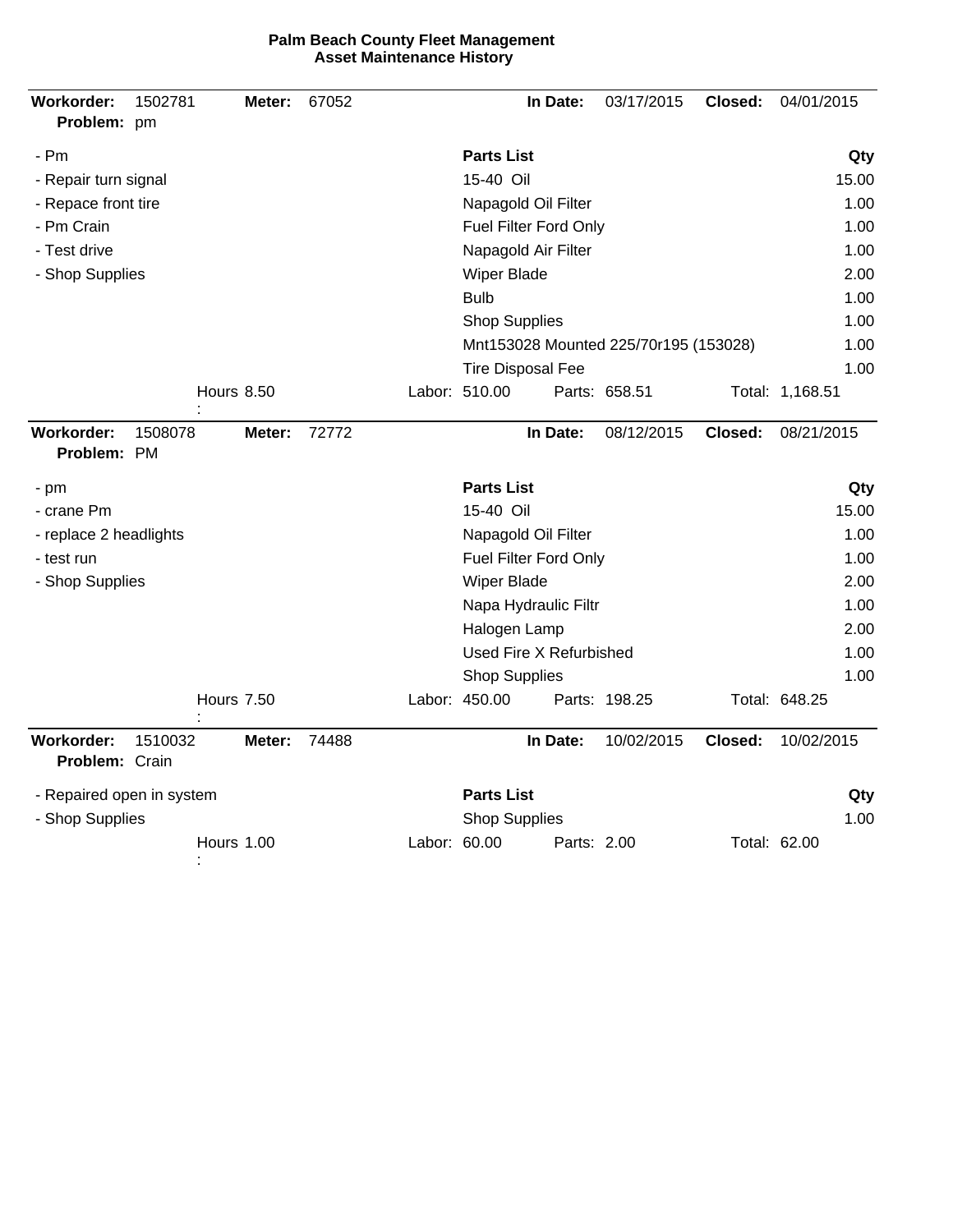| Workorder:<br>1601909<br>79571<br>Meter:<br>Problem: PM | In Date:<br>02/24/2016<br>03/18/2016<br>Closed:           |
|---------------------------------------------------------|-----------------------------------------------------------|
| - pm                                                    | <b>Parts List</b><br>Qty                                  |
| - pm crane                                              | 15-40 Oil<br>15.00                                        |
| - replace both batteries                                | 1.00<br>Napagold Oil Filter                               |
| - replace front left signal bulb and socket             | Fuel Filter Ford Only<br>1.00                             |
| - replace cab mounts                                    | Napagold Air Filter<br>1.00                               |
| - replace front bump stops                              | 22" Wiper Blade<br>2.00                                   |
| - replace rear brakes and seals                         | Napa Hydraulic Filtr<br>1.00                              |
| - rear axle service                                     | Battery 65<br>2.00                                        |
| - test run                                              | <b>Bulb</b><br>1.00                                       |
| - Shop Supplies                                         | <b>Light Socket</b><br>1.00                               |
|                                                         | Body Mount Kit<br>2.00                                    |
|                                                         | Body Mount Kit<br>4.00                                    |
|                                                         | Brrf3 Rear Rotor Moto<br>2.00                             |
|                                                         | <b>Brake Caliper</b><br>1.00                              |
|                                                         | <b>Brake Caliper</b><br>1.00                              |
|                                                         | F81z1001ba Seal Ring<br>2.00                              |
|                                                         | Ford Original Brake Pads<br>1.00                          |
|                                                         | 75w140 Ford Axle Lube<br>4.00                             |
|                                                         | 2.00<br><b>Bumper Stop</b>                                |
|                                                         | 1401 Brake Fluid Bra<br>2.00                              |
|                                                         | Aw68 Hydro Fluid Hydr<br>5.00                             |
|                                                         | Amber Led Module<br>1.00                                  |
|                                                         | Napa Oil Seal<br>2.00                                     |
|                                                         | <b>Shop Supplies</b><br>1.00                              |
| <b>Hours 26.00</b>                                      | Labor: 1,560.0<br>Total: 3,530.14<br>Parts: 1,970.14<br>0 |
| Workorder:<br>1602473<br>79390<br>Meter:                | 03/08/2016<br>03/10/2016<br>In Date:<br>Closed:           |
| Problem: Replace all tires                              |                                                           |
| - Replace all tires                                     |                                                           |
| Hours 0.00                                              | Labor: 0.00<br>Parts: 0.00<br>Total: 0.00                 |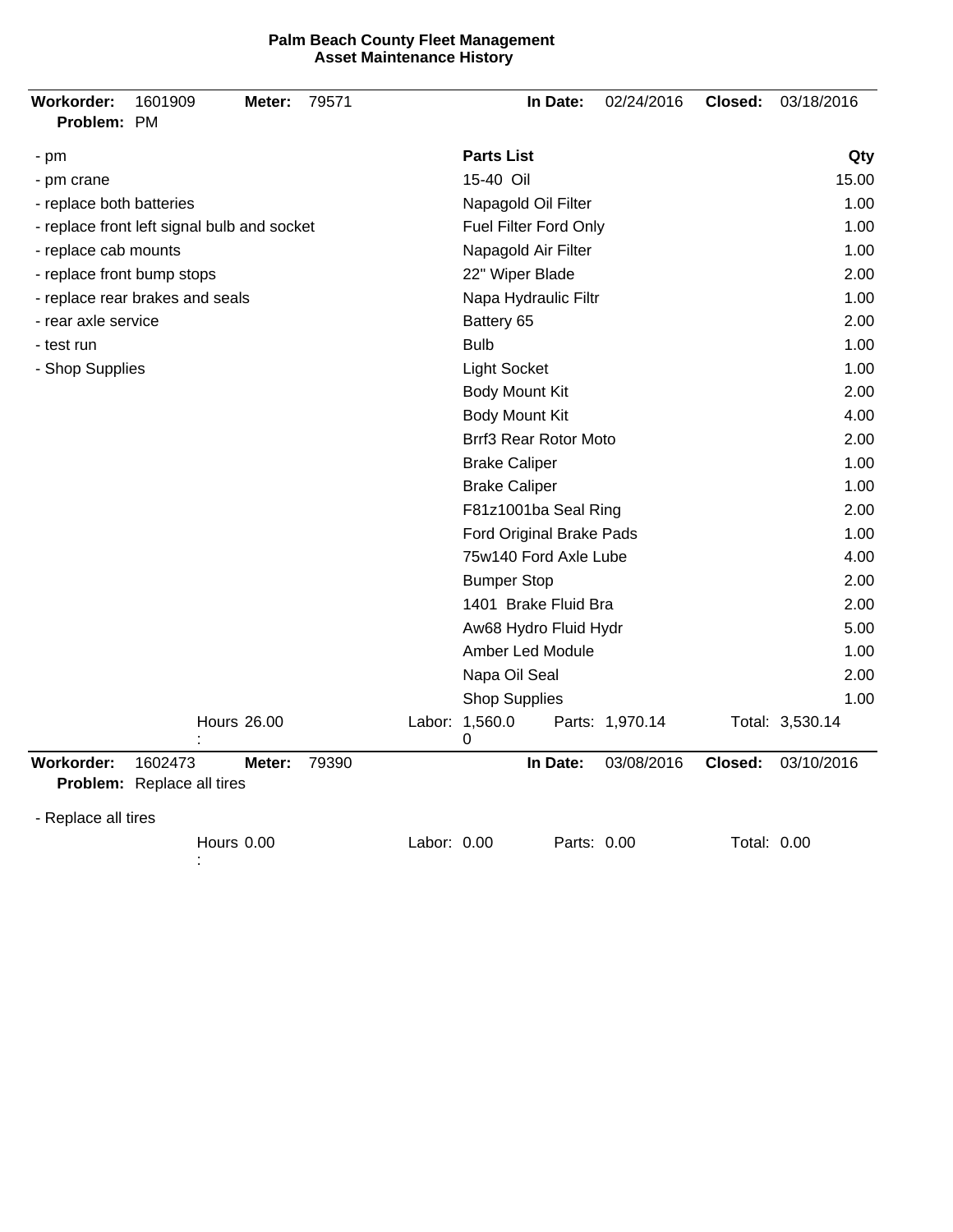| <b>Workorder:</b>                                 | 1608453<br>Problem: PM / Inverter        | Meter:             | 86304                 |             |                              | In Date: | 08/16/2016      | Closed:     | 09/06/2016      |
|---------------------------------------------------|------------------------------------------|--------------------|-----------------------|-------------|------------------------------|----------|-----------------|-------------|-----------------|
| - Pm                                              |                                          |                    |                       |             | <b>Parts List</b>            |          |                 |             | Qty             |
| - Pm Crain                                        |                                          |                    |                       |             | R134a Freon                  |          |                 |             | 2.00            |
| - Jump start in lot                               |                                          |                    |                       |             | 15-40 Oil                    | 15.00    |                 |             |                 |
| - Transmission service                            |                                          |                    |                       |             | Napagold Oil Filter          | 1.00     |                 |             |                 |
| - Coolent service                                 |                                          |                    |                       |             | Fuel Filter Ford Only        |          |                 |             | 1.00            |
| - Replace Inverter                                |                                          |                    |                       |             | Napagold Air Filter          | 1.00     |                 |             |                 |
| - Replace batteries                               |                                          |                    |                       |             | <b>Washer Fluid Concentr</b> |          |                 |             | 1.00            |
| - Repair brake light                              |                                          |                    |                       |             | 22" Wiper Blade              |          |                 |             | 2.00            |
|                                                   | - Pull blower motor to clear debrie      |                    |                       |             | Non-chlor Brake Clnr         |          |                 |             | 3.00            |
|                                                   | - Replace crain tool block switch        |                    |                       |             | Used Fire X Refurbished      |          |                 |             | 1.00            |
|                                                   | - Replace radiator and hoses             |                    |                       |             | Napa Hydraulic Filtr         |          |                 |             | 1.00            |
| - R&r fan clutch                                  |                                          |                    | Aw68 Hydro Fluid Hydr |             |                              |          | 4.00            |             |                 |
| - Service belts                                   |                                          |                    |                       |             | <b>Trans Filter</b>          |          |                 |             | 1.00            |
| - Replace Ac compressor, dryer, and hoses. Charge |                                          |                    |                       |             | <b>Trans Pan Gasket</b>      |          |                 |             | 1.00            |
| - Road test                                       |                                          |                    |                       |             | Syn-atf Trans Fluid S        |          |                 |             | 10.00           |
| - Shop Supplies                                   |                                          |                    |                       |             | Peak Global Antifrz          |          |                 |             | 6.00            |
|                                                   |                                          |                    |                       |             | Distilled Water 1gal         |          |                 |             | 3.00            |
|                                                   |                                          |                    |                       |             | Cpi 1575 Inverter 1500 W     |          |                 |             | 1.00            |
|                                                   |                                          |                    |                       |             | Battery 65                   |          |                 |             | 2.00            |
|                                                   |                                          |                    |                       |             | 4 Led S T T Lamp             |          |                 |             | 1.00            |
|                                                   |                                          |                    |                       |             | block switch                 |          |                 |             | 1.00            |
|                                                   |                                          |                    |                       |             | Radiator                     |          |                 |             | 1.00            |
|                                                   |                                          |                    |                       |             | <b>Radiator Hose</b>         |          |                 |             | 2.00            |
|                                                   |                                          |                    |                       |             | lower hose                   |          |                 |             | 1.00            |
|                                                   |                                          |                    |                       |             | Fan Clutch Assy              |          |                 |             | 1.00            |
|                                                   |                                          |                    |                       |             | <b>Drive Belt</b>            |          |                 |             | 1.00            |
|                                                   |                                          |                    |                       |             | A/c Belt                     |          |                 |             | 1.00            |
|                                                   |                                          |                    |                       |             | <b>Top Radiator Hose</b>     |          |                 |             | 1.00            |
|                                                   |                                          |                    |                       |             | A/c Compressor               |          |                 |             | 1.00            |
|                                                   |                                          |                    |                       |             | A/c Hose                     |          |                 |             | 1.00            |
|                                                   |                                          |                    |                       |             | Seal                         |          |                 |             | 1.00            |
|                                                   |                                          |                    |                       |             | Accumulator                  |          |                 |             | 1.00            |
|                                                   |                                          |                    |                       |             | A/c Hose                     |          |                 |             | 1.00            |
|                                                   |                                          |                    |                       |             | <b>Shop Supplies</b>         |          |                 |             | 1.00            |
|                                                   |                                          | <b>Hours 30.00</b> |                       |             | Labor: 1,800.0<br>0          |          | Parts: 3,765.35 |             | Total: 5,565.35 |
| Workorder:                                        | 1610119<br>Problem: Repairs at Al Packer | Meter:             | 86980                 |             |                              | In Date: | 09/27/2016      | Closed:     | 09/28/2016      |
|                                                   |                                          |                    |                       |             |                              |          |                 |             |                 |
| - Repairs at Al Packer                            |                                          |                    |                       |             |                              |          |                 |             |                 |
|                                                   |                                          | Hours 0.00         |                       | Labor: 0.00 |                              |          | Parts: 0.00     | Total: 0.00 |                 |

: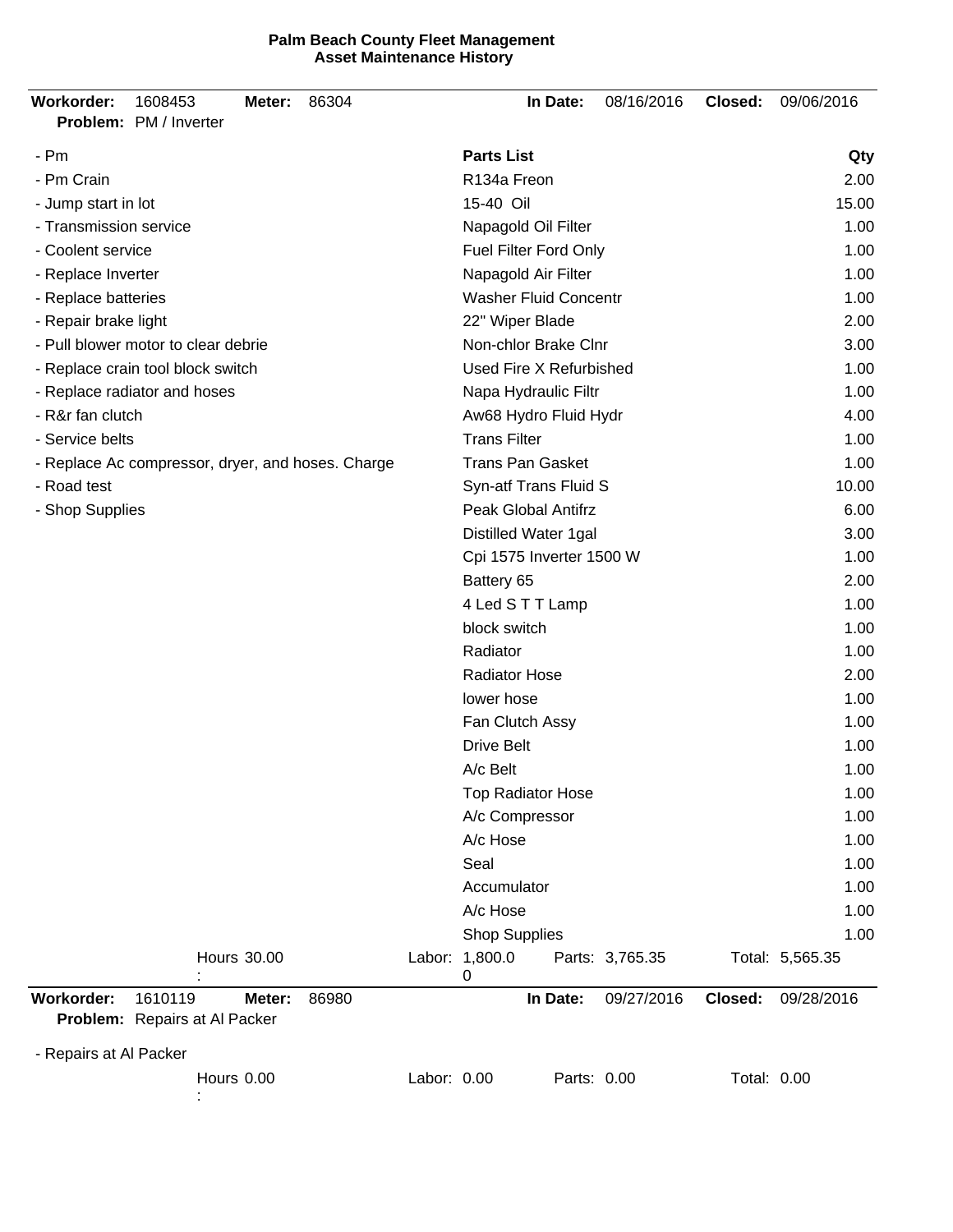| Workorder:<br>Problem: Oil leak                                      | 1611988 |                   | Meter:             | 88940 |             |                                           | In Date:                     | 11/21/2016      | Closed:      | 12/29/2016      |
|----------------------------------------------------------------------|---------|-------------------|--------------------|-------|-------------|-------------------------------------------|------------------------------|-----------------|--------------|-----------------|
| - To Al Packer 2xs<br>- Shop Supplies                                |         |                   |                    |       |             | <b>Parts List</b><br><b>Shop Supplies</b> |                              |                 |              | Qty<br>1.00     |
|                                                                      |         | <b>Hours 2.40</b> |                    |       |             | Labor: 144.00                             | Parts: 2.00                  |                 |              | Total: 146.00   |
| Workorder:<br>Problem: Bed pan repair at Al Packer                   | 1612720 |                   | Meter:             | 88940 |             |                                           | In Date:                     | 12/13/2016      | Closed:      | 01/06/2017      |
| - Repair bedpan oil leak at Al Packer                                |         |                   |                    |       |             |                                           |                              |                 |              |                 |
|                                                                      |         | Hours 0.00        |                    |       | Labor: 0.00 |                                           | Parts: 0.00                  |                 | Total: 0.00  |                 |
| Workorder:<br>Problem: PM                                            | 1705158 |                   | Meter:             | 94933 |             |                                           | In Date:                     | 05/25/2017      | Closed:      | 06/21/2017      |
| - pm                                                                 |         |                   |                    |       |             | <b>Parts List</b>                         |                              |                 |              | Qty             |
| - pm crane                                                           |         |                   |                    |       |             | 15-40 Oil                                 |                              |                 |              | 15.00           |
| - replace rear marker lights and mount new light bar                 |         |                   |                    |       |             |                                           | Napagold Oil Filter          |                 |              | 1.00            |
| - front brakes low. replace pads rotors calipers and bleed<br>brakes |         |                   |                    |       |             |                                           | Fuel Filter Ford Only        |                 |              | 1.00            |
| - road test                                                          |         |                   |                    |       |             |                                           | Napagold Air Filter          |                 | 1.00         |                 |
| - replace both ouriggers                                             |         |                   |                    |       |             |                                           | <b>Washer Fluid Concentr</b> |                 |              | 1.00            |
| - Shop Supplies                                                      |         |                   |                    |       |             | Wiper Blade                               | Used Fire X Refurbished      |                 |              | 1.00<br>1.00    |
|                                                                      |         |                   |                    |       |             |                                           | Napa Hydraulic Filtr         |                 |              | 1.00            |
|                                                                      |         |                   |                    |       |             |                                           | Non-chlor Brake Clnr         |                 |              | 2.00            |
|                                                                      |         |                   |                    |       |             |                                           | Aw68 Hydro Fluid Hydr        |                 |              | 15.00           |
|                                                                      |         |                   |                    |       |             |                                           | Led Id Bar 6 Ctrs            |                 |              | 1.00            |
|                                                                      |         |                   |                    |       |             |                                           | Led Sup Mdl 44 42 Dio        |                 |              | 2.00            |
|                                                                      |         |                   |                    |       |             |                                           | Rebuilt Outrigger Cyl        |                 |              | 2.00            |
|                                                                      |         |                   |                    |       |             |                                           | Brake Rotor Assy             |                 |              | 2.00            |
|                                                                      |         |                   |                    |       |             |                                           | Ford Original Brake Pads     |                 |              | 1.00            |
|                                                                      |         |                   |                    |       |             | <b>Brake Caliper</b>                      |                              |                 |              | 1.00            |
|                                                                      |         |                   |                    |       |             | <b>Brake Caliper</b>                      |                              |                 |              | 1.00            |
|                                                                      |         |                   |                    |       |             | brake fluid                               |                              |                 |              | 2.00            |
|                                                                      |         |                   |                    |       |             | <b>Shop Supplies</b>                      |                              |                 |              | 1.00            |
|                                                                      |         |                   | <b>Hours 22.50</b> |       |             | Labor: 1,350.0<br>0                       |                              | Parts: 2,087.06 |              | Total: 3,437.06 |
| <b>Workorder:</b><br><b>Problem:</b> Front tires                     | 1705856 |                   | Meter:             | 94727 |             |                                           | In Date:                     | 06/13/2017      | Closed:      | 06/14/2017      |
| - front tires                                                        |         |                   |                    |       |             |                                           |                              |                 |              |                 |
|                                                                      |         | Hours 0.00        |                    |       | Labor: 0.00 |                                           | Parts: 0.00                  |                 | Total: 0.00  |                 |
| Workorder:<br>Problem: fuel cap                                      | 1706575 |                   | Meter:             | 95741 |             |                                           | In Date:                     | 07/05/2017      | Closed:      | 07/10/2017      |
| - fuel cap                                                           |         |                   |                    |       |             | <b>Parts List</b>                         |                              |                 |              | Qty             |
|                                                                      |         |                   |                    |       |             | <b>Fuel Cap</b>                           |                              |                 |              | 1.00            |
|                                                                      |         | Hours 0.00        |                    |       | Labor: 0.00 |                                           |                              | Parts: 20.04    | Total: 20.04 |                 |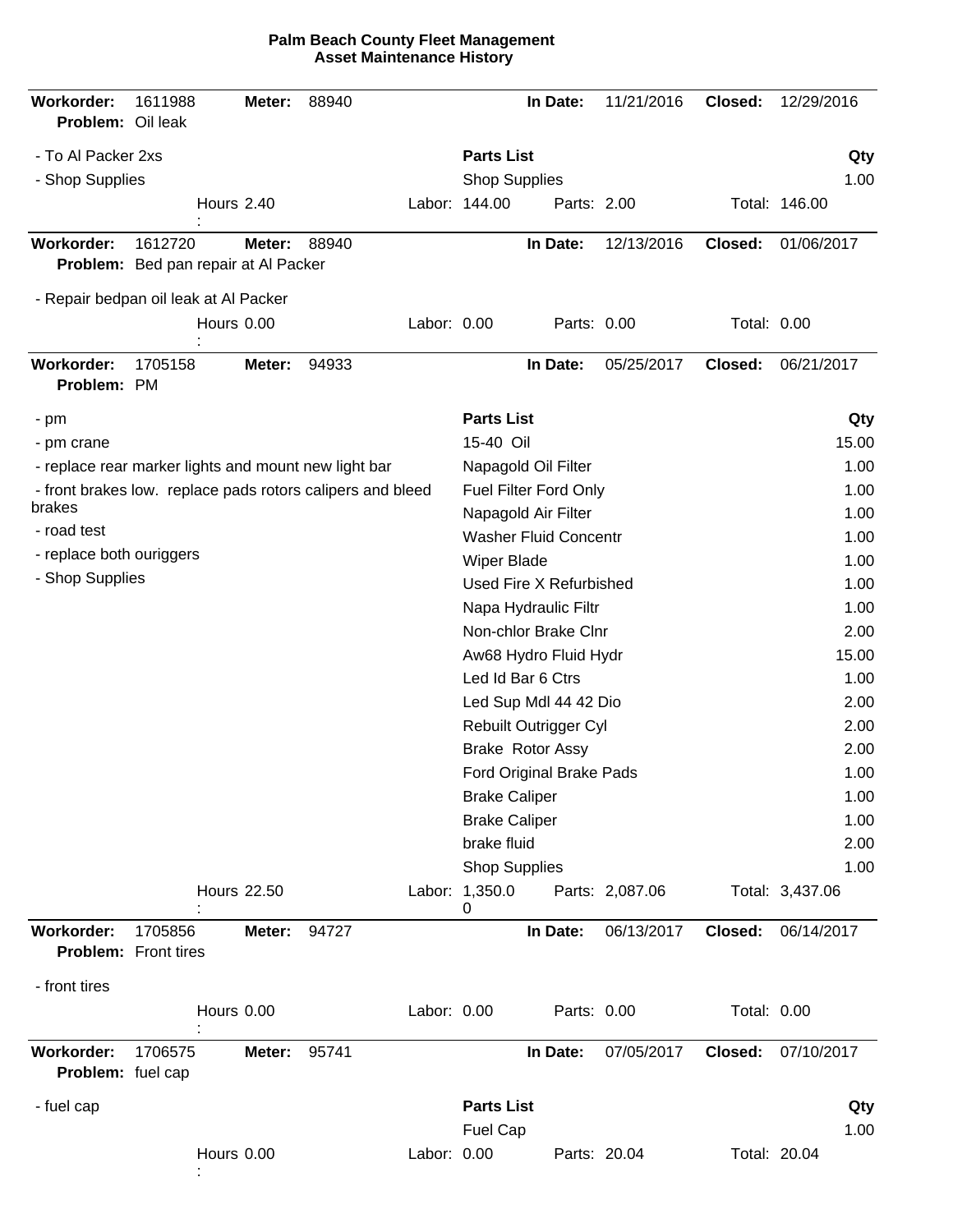| <b>Parts List</b><br>- replace blower motor and resistor<br>Fan Motor<br>- Shop Supplies<br>resistor<br>Shop Supplies<br>Hours 3.00<br>Labor: 180.00<br>Parts: 154.75<br>Workorder:<br>100655<br>In Date:<br>11/02/2017<br>Closed:<br>1710847<br>Meter:<br>Problem: Tire<br>- pull tire from cage. rear tires<br>Hours 0.50<br>Labor: 30.00<br>Parts: 0.00<br>Workorder:<br>In Date:<br>11/01/2017<br>1710932<br>Meter:<br>100650<br>Closed:<br><b>Problem:</b> Passenger rear inside tire blew, rim bent<br>- Tow From: persimmon/122nd dr N To: Vista<br>Hours 0.00<br>Labor: 0.00<br>Parts: 0.00<br>Total: 0.00 | Qty<br>1.00<br>1.00<br>1.00<br>Total: 334.75<br>11/15/2017<br>Total: 30.00<br>11/03/2017 |
|--------------------------------------------------------------------------------------------------------------------------------------------------------------------------------------------------------------------------------------------------------------------------------------------------------------------------------------------------------------------------------------------------------------------------------------------------------------------------------------------------------------------------------------------------------------------------------------------------------------------|------------------------------------------------------------------------------------------|
|                                                                                                                                                                                                                                                                                                                                                                                                                                                                                                                                                                                                                    |                                                                                          |
|                                                                                                                                                                                                                                                                                                                                                                                                                                                                                                                                                                                                                    |                                                                                          |
|                                                                                                                                                                                                                                                                                                                                                                                                                                                                                                                                                                                                                    |                                                                                          |
|                                                                                                                                                                                                                                                                                                                                                                                                                                                                                                                                                                                                                    |                                                                                          |
|                                                                                                                                                                                                                                                                                                                                                                                                                                                                                                                                                                                                                    |                                                                                          |
|                                                                                                                                                                                                                                                                                                                                                                                                                                                                                                                                                                                                                    |                                                                                          |
|                                                                                                                                                                                                                                                                                                                                                                                                                                                                                                                                                                                                                    |                                                                                          |
|                                                                                                                                                                                                                                                                                                                                                                                                                                                                                                                                                                                                                    |                                                                                          |
|                                                                                                                                                                                                                                                                                                                                                                                                                                                                                                                                                                                                                    |                                                                                          |
|                                                                                                                                                                                                                                                                                                                                                                                                                                                                                                                                                                                                                    |                                                                                          |
|                                                                                                                                                                                                                                                                                                                                                                                                                                                                                                                                                                                                                    |                                                                                          |
|                                                                                                                                                                                                                                                                                                                                                                                                                                                                                                                                                                                                                    |                                                                                          |
|                                                                                                                                                                                                                                                                                                                                                                                                                                                                                                                                                                                                                    |                                                                                          |
|                                                                                                                                                                                                                                                                                                                                                                                                                                                                                                                                                                                                                    |                                                                                          |
| Workorder:<br>102367<br>In Date:<br>1712461<br>12/19/2017<br>Closed:<br>Meter:                                                                                                                                                                                                                                                                                                                                                                                                                                                                                                                                     | 01/17/2018                                                                               |
| Problem: PM                                                                                                                                                                                                                                                                                                                                                                                                                                                                                                                                                                                                        |                                                                                          |
| <b>Parts List</b><br>- Pm                                                                                                                                                                                                                                                                                                                                                                                                                                                                                                                                                                                          | Qty                                                                                      |
| 15-40 Oil<br>- Pm crain                                                                                                                                                                                                                                                                                                                                                                                                                                                                                                                                                                                            | 15.00                                                                                    |
| Napagold Oil Filter<br>- Tested and replaced batteries                                                                                                                                                                                                                                                                                                                                                                                                                                                                                                                                                             | 1.00                                                                                     |
| - Road test<br>Fuel Filter Ford Only                                                                                                                                                                                                                                                                                                                                                                                                                                                                                                                                                                               | 1.00                                                                                     |
| - Shop Supplies<br>Napagold Air Filter                                                                                                                                                                                                                                                                                                                                                                                                                                                                                                                                                                             | 1.00                                                                                     |
| <b>Wiper Blade</b>                                                                                                                                                                                                                                                                                                                                                                                                                                                                                                                                                                                                 | 2.00                                                                                     |
| Napa Hydraulic Filtr                                                                                                                                                                                                                                                                                                                                                                                                                                                                                                                                                                                               | 1.00                                                                                     |
| Aw68 Hydro Fluid Hydr                                                                                                                                                                                                                                                                                                                                                                                                                                                                                                                                                                                              | 6.00                                                                                     |
| Battery 65                                                                                                                                                                                                                                                                                                                                                                                                                                                                                                                                                                                                         | 2.00                                                                                     |
| <b>Shop Supplies</b>                                                                                                                                                                                                                                                                                                                                                                                                                                                                                                                                                                                               | 1.00                                                                                     |
| Labor: 450.00<br><b>Hours 7.50</b><br>Parts: 513.92                                                                                                                                                                                                                                                                                                                                                                                                                                                                                                                                                                | Total: 963.92                                                                            |